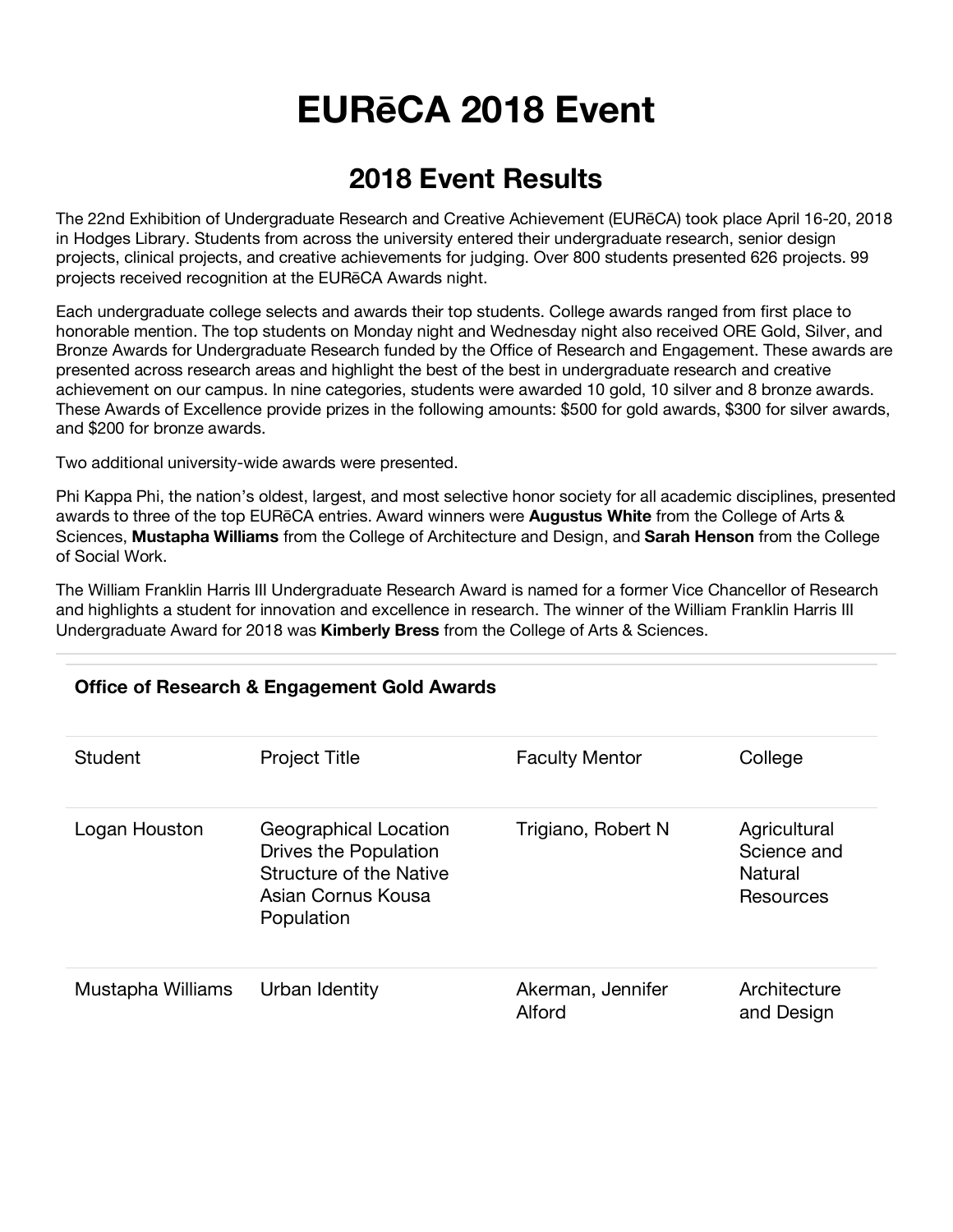| <b>Kimberly Bress</b> | <b>EFFECTS OF SOCIAL</b><br><b>DOMINANCE ON DEFEAT-</b><br><b>INDUCED NEURAL</b><br><b>ACTIVITY IN A VENTRAL</b><br>HIPPOCAMPUS-TO-<br><b>BASOLATERAL</b><br><b>AMYGDALA CIRCUIT</b> | Cooper, Matthew A      | <b>Natural</b><br>Sciences, Arts<br>& Sciences |
|-----------------------|--------------------------------------------------------------------------------------------------------------------------------------------------------------------------------------|------------------------|------------------------------------------------|
| <b>Austin Smith</b>   | <b>Increasing Vaccination</b><br>Rates Among College-Aged<br><b>Males</b>                                                                                                            | Bland, Tami            | <b>Nursing</b>                                 |
| <b>Adelaide Davis</b> | <b>Teaching Children About</b><br>the Importance of Honey<br><b>Bees</b>                                                                                                             | Lowe, Sarah            | School of Art,<br>Arts & Sciences              |
| <b>Augustus White</b> | The Medicaid Expansion:<br>Modeling of Important<br><b>Factors in State Decision</b><br>Making                                                                                       | Cahill, Katie          | Social<br>Sciences, Arts<br>& Sciences         |
| <b>Haley Boles</b>    | The Department of<br><b>Environmental Quality's</b><br>Role in Impression<br>Management During the<br><b>Flint Water Crisis</b>                                                      | Cable, Sherry          | Social<br>Sciences, Arts<br>& Sciences         |
| Sarah Henson          | The Population<br><b>Characteristics of Children</b><br>Served by a School-Based<br><b>Interprofessional Clinic</b>                                                                  | Choi, Sunha            | <b>Social Work</b>                             |
| Megan Pitz            | Analyzing memcapacitive<br>capabilities of lipid and<br>polymer bilayers for use in<br>smart materials                                                                               | Sarles, Stephen Andrew | <b>Tickle College</b><br>of Engineering        |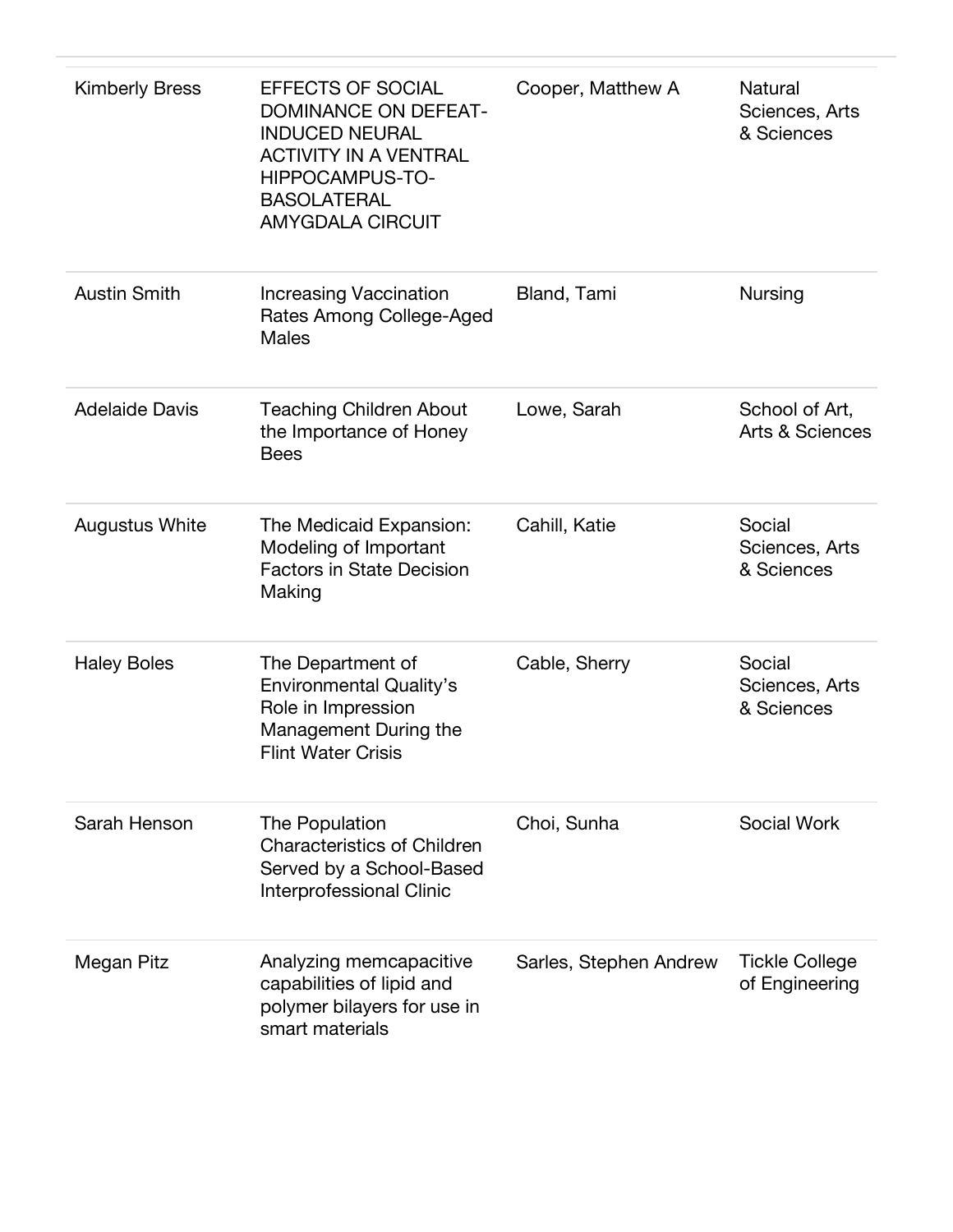| Matthew Herald | X-Means Clustering<br>Implementing the Gap<br><b>Statistic for Multiple</b><br><b>Positron Emission Particle</b><br>Tracking | Ruggles, Arthur E | <b>Tickle College</b><br>of Engineering |
|----------------|------------------------------------------------------------------------------------------------------------------------------|-------------------|-----------------------------------------|
|----------------|------------------------------------------------------------------------------------------------------------------------------|-------------------|-----------------------------------------|

#### **Office of Research & Engagement Silver Awards**

| <b>Student</b>                  | <b>Project Title</b>                                                                                                                                                                                   | <b>Faculty Mentor</b>   | College                                                 |
|---------------------------------|--------------------------------------------------------------------------------------------------------------------------------------------------------------------------------------------------------|-------------------------|---------------------------------------------------------|
| Benjamin<br>Cruz                | Determining and Modeling the<br>Residence Time Distribution of<br>Biomass Particles in a Benchscale<br><b>Bubbling Fluidized Bed Reactor</b>                                                           | Abdoulmoumine,<br>Nour  | Agricultural<br>Science and<br><b>Natural Resources</b> |
| <b>Brandon</b><br>Carpenter     | An Overview and Analysis of the<br>Impacts of Extreme Heat on the<br><b>Aviation Industry</b>                                                                                                          | Holcomb, Mary C         | Haslam College of<br><b>Business</b>                    |
| Lauren<br>Patterson             | The Pricing Impact of Decreasing<br>Competitiveness of the Health<br><b>Insurance Market</b>                                                                                                           | Harris, Matt            | Haslam College of<br><b>Business</b>                    |
| <b>Brandon</b><br><b>Barker</b> | Prospects for High Energy<br><b>Followup Studies of Gravitational</b><br><b>Wave Transients</b>                                                                                                        | Endeve, Eirik           | Natural Sciences,<br><b>Arts &amp; Sciences</b>         |
| Taylor<br>Stevenson             | Nucleosynthesis in Core-Collapse<br>Supernovae                                                                                                                                                         | Hix, William<br>Raphael | Natural Sciences,<br><b>Arts &amp; Sciences</b>         |
| Avanti<br>Rangnekar             | Who Benefits from the U.S. Preventive<br>Services Task Force's Screening<br>Mammography Recommendation:<br>Identifying a Relationship Between the<br>False Positive and Demographic<br>Characteristics | Cahill, Katie           | Social Sciences,<br><b>Arts &amp; Sciences</b>          |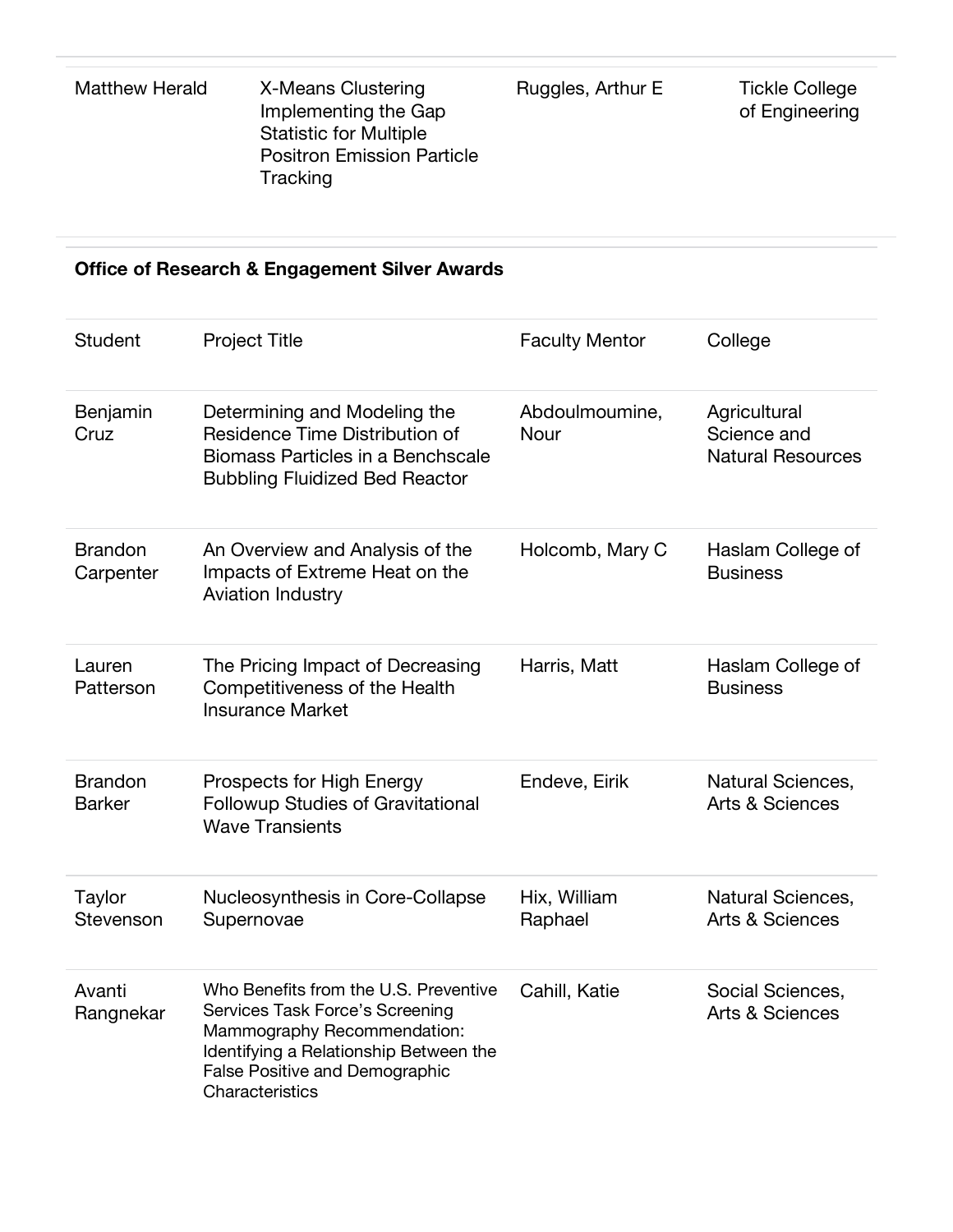| Madison<br>Newsom  | Generalizing across speaker and<br>gender during early word learning:<br>Evidence from a statistical learning<br>paradigm | Hay, Jessica Sari  | Social Sciences,<br><b>Arts &amp; Sciences</b> |
|--------------------|---------------------------------------------------------------------------------------------------------------------------|--------------------|------------------------------------------------|
| Aya Barnes         | <b>Environmental Racism: Flint Water</b><br>Crisis                                                                        | Bohon, Stephanie A | Social Sciences,<br>Arts & Sciences            |
| Abigail<br>Geater  | Macrolevel Preventive Indicators of<br>Maternal Incarceration Rates in<br>Tennessee                                       | Choi, Sunha        | Social Work                                    |
| Daniel<br>Rutstrom | Optimizing Europium<br>Concentration in Cs4Srl6 and<br>Cs4Cal6 Scintillators                                              | Zhuravleva, Mariya | Tickle College of<br>Engineering               |

#### **Office of Research & Engagement Bronze Awards**

| Student                                | <b>Project Title</b>                                                                                              | <b>Faculty Mentor</b>   | College                                         |
|----------------------------------------|-------------------------------------------------------------------------------------------------------------------|-------------------------|-------------------------------------------------|
| Delaney Fisher,<br><b>Ronald Franz</b> | Identification of brain regions<br>involved in neuronal plasticity in<br>a female mouse model of Rett<br>Syndrome | Krishnan, Keerthi       | Natural Sciences,<br>Arts & Sciences            |
| Abigail Jarratt                        | Synechococcus as an HOOH-<br><b>Consuming Helper for</b><br>Prochlorococcus                                       | Zinser, Erik            | Natural Sciences,<br>Arts & Sciences            |
| <b>Charles Barnes</b>                  | GCN2-mediated stress response<br>in nitrogen starved Arabidopsis<br>seedlings                                     | Vonarnim,<br>Albrecht G | Natural Sciences,<br><b>Arts &amp; Sciences</b> |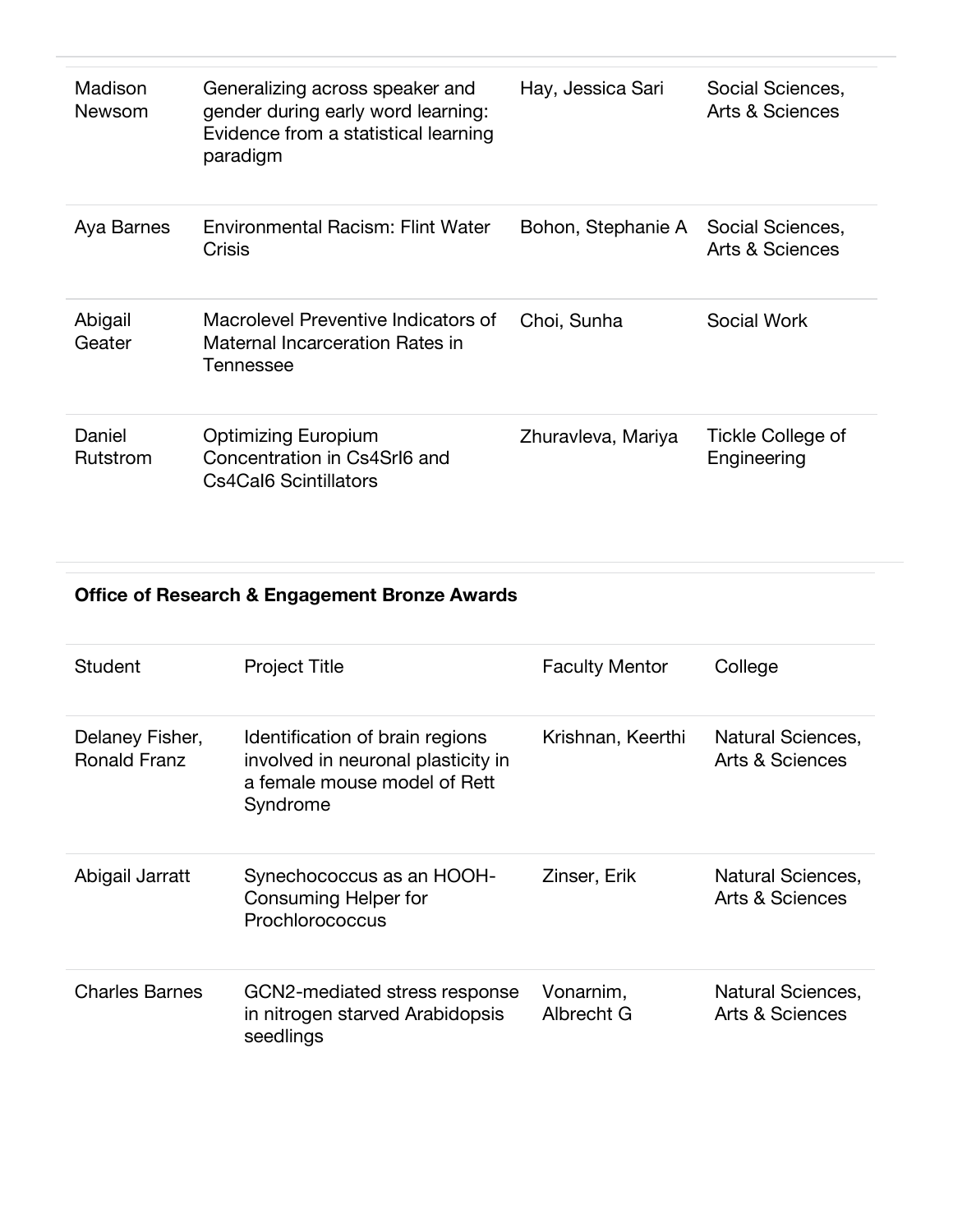| Karen Carcello                                                                         | <b>Communication Difficulties in</b><br>Stroke Survivors with Aphasia: A<br>Literature Review                                                           | McLennon, Susan<br>Margaret | <b>Nursing</b>                                 |
|----------------------------------------------------------------------------------------|---------------------------------------------------------------------------------------------------------------------------------------------------------|-----------------------------|------------------------------------------------|
| Cameron<br>Spooner                                                                     | <b>Pinpoint Travel App</b>                                                                                                                              | Lowe, Sarah                 | School of Art,<br><b>Arts &amp; Sciences</b>   |
| Dana Conzemius                                                                         | <b>Gender Role Beliefs and Emotion</b><br>Dysregulation as Risk Factors for<br>Dating Abuse Perpetration<br>Among College Men in Southern<br>Appalachia | Stuart, Gregory<br>Lyal     | Social Sciences,<br><b>Arts &amp; Sciences</b> |
| <b>Ashlie Seibers</b>                                                                  | Child Welfare Professionals'<br>Attitudes and Knowledgeability<br>on serving LGBTQ+ Youth                                                               | Choi, Sunha                 | Social Work                                    |
| Brandon Rowell,<br>Christopher<br>Walker, John<br>Carothers,<br><b>Michael Roulier</b> | <b>Exploring Au-Ni Alloys for</b><br>Magnetic-Plasmonic<br>Applications                                                                                 | Rack, Philip D              | <b>Tickle College of</b><br>Engineering        |

#### **Agricultural Science and Natural Resources**

| Student(s)       | <b>Project Title</b>                                                                                                 | <b>Faculty Mentor</b>  | College                                             | Award              |
|------------------|----------------------------------------------------------------------------------------------------------------------|------------------------|-----------------------------------------------------|--------------------|
| Logan<br>Houston | Geographical Location<br>Drives the Population<br><b>Structure of the Native</b><br>Asian Cornus Kousa<br>Population | Trigiano, Robert N     | Agricultural<br>Science and<br>Natural<br>Resources | <b>First Place</b> |
| Benjamin Cruz    | Determining and Modeling<br>the Residence Time<br><b>Distribution of Biomass</b>                                     | Abdoulmoumine,<br>Nour | Agricultural<br>Science and                         | Second<br>Place    |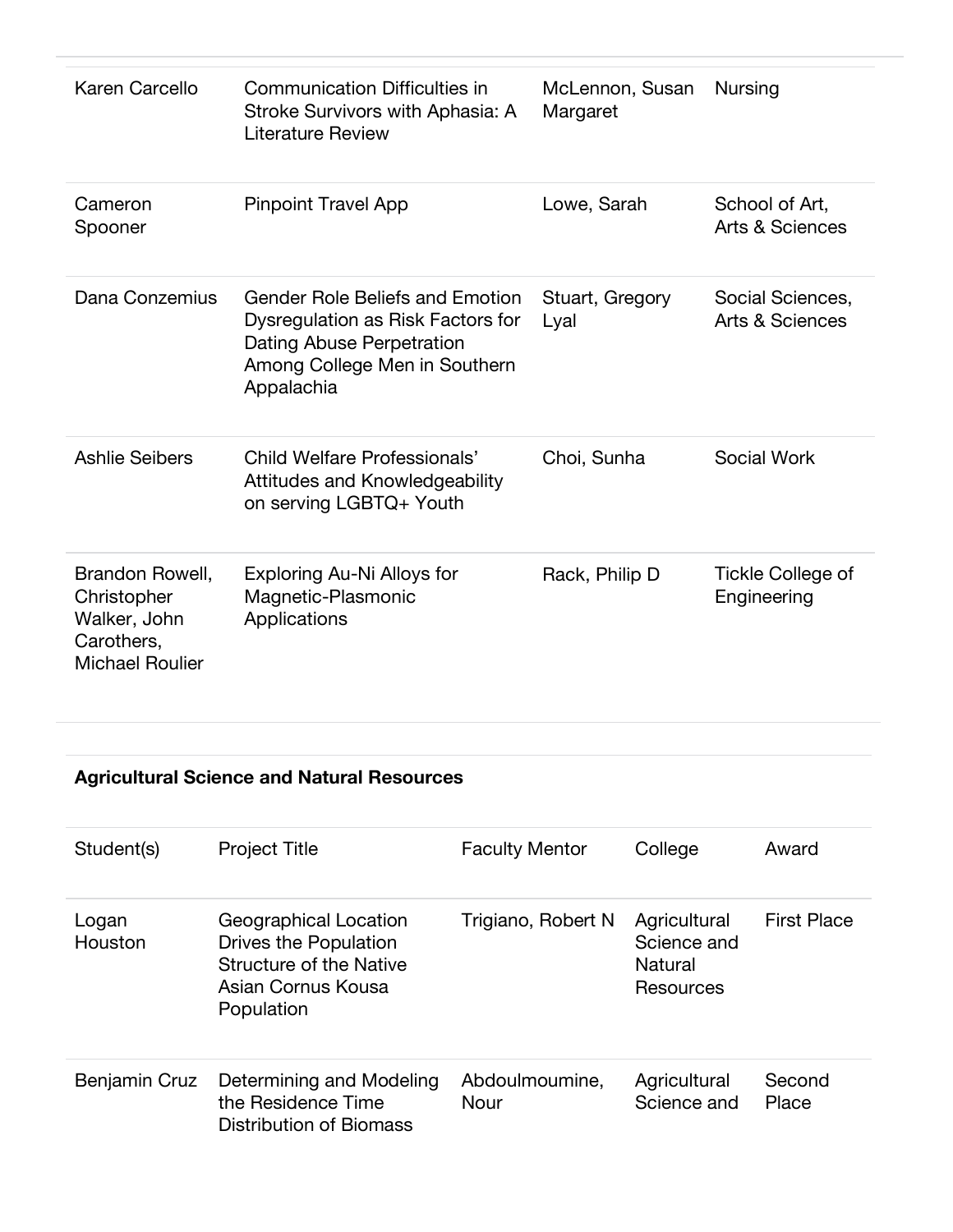|                      | Particles in a Benchscale<br><b>Bubbling Fluidized Bed</b><br>Reactor                                                             |                           | Natural<br><b>Resources</b>                                |                      |
|----------------------|-----------------------------------------------------------------------------------------------------------------------------------|---------------------------|------------------------------------------------------------|----------------------|
| Ashley Bloom         | BG-4, A Novel Peptide<br>from Momordica<br>Charnaita, Induces<br>Apoptosis in Ovarian<br><b>Cancer Cells</b>                      | Dia, Vermont<br>Punongba  | Agricultural<br>Science and<br>Natural<br>Resources        | <b>Third Place</b>   |
| <b>Angel Chaffin</b> | Potential Pathogens of<br>Industrial Hemp (Cannabis<br>Sativa)                                                                    | Gwinn, Kimberly<br>D      | Agricultural<br>Science and<br>Natural<br><b>Resources</b> | Honorable<br>Mention |
| Ciara Sheets         | Enumerating and<br><b>Differentiating Zoospore</b><br>Types of Batrachochytium<br>Salamandrivorans Using<br><b>Flow Cytometry</b> | Miller, Deb               | Agricultural<br>Science and<br>Natural<br><b>Resources</b> | Honorable<br>Mention |
| Zhihong Wang         | Sorghum Starch<br><b>Ultrasonication Project</b>                                                                                  | Dia, Vermont<br>Punongba  | Agricultural<br>Science and<br><b>Natural</b><br>Resources | Honorable<br>Mention |
| Zoe<br>Resmondo      | Oral Tactile Sensitivity and<br>Processing                                                                                        | Luckett, Curtis<br>Robert | Agricultural<br>Science and<br><b>Natural</b><br>Resources | Honorable<br>Mention |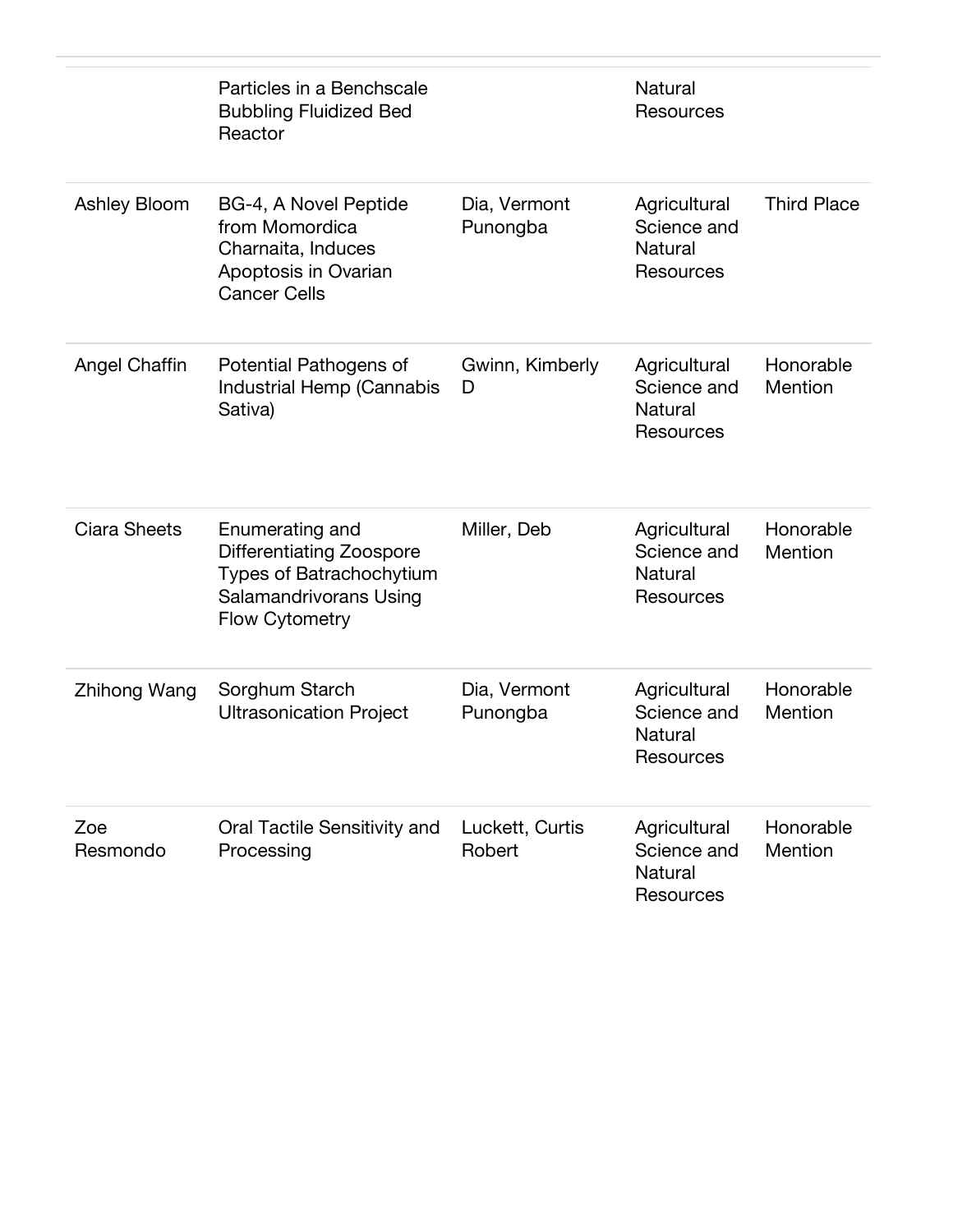#### **College of Architecture and Design**

| Student(s)                                          | <b>Project Title</b>                                                              | <b>Faculty Mentor</b>       | College                    | Award                |
|-----------------------------------------------------|-----------------------------------------------------------------------------------|-----------------------------|----------------------------|----------------------|
| Mustapha<br>Williams                                | Urban Identity                                                                    | Akerman, Jennifer<br>Alford | Architecture<br>and Design | <b>First Place</b>   |
| <b>Meredith Graves</b>                              | in shadows of disaster:<br>architectural<br>timestamps of<br>earthquake processes | Akerman, Jennifer<br>Alford | Architecture<br>and Design | Second<br>Place      |
| Jeremiah Corbett,<br>Rachel Elbon,<br>Sierra Holder | <b>MAX</b>                                                                        | Rose, James<br>Richard      | Architecture<br>and Design | <b>Third Place</b>   |
| Brian Nachtrab,<br><b>Isabella West</b>             | Renzo Piano's Modern<br>Wing of The Art<br>Institute of Chicago -<br>In Section   | Goeritz, Hansjoerg          | Architecture<br>and Design | Honorable<br>Mention |
| Destin Manous,<br><b>Zachary Orig</b>               | Renzo Piano's Modern<br>Wing of The Art<br>Institute of Chicago -<br>In Section   | Davis, Marleen<br>Kay       | Architecture<br>and Design | Honorable<br>Mention |
| Katherine Hill,<br>Lauren Perry                     | The New York Times<br><b>Building</b>                                             | Davis, Marleen<br>Kay       | Architecture<br>and Design | Honorable<br>Mention |

#### **Honors English 298, Arts & Sciences**

| Student(s)      | <b>Project Title</b>                                                                 | <b>Faculty Mentor</b> | College                            | Award              |
|-----------------|--------------------------------------------------------------------------------------|-----------------------|------------------------------------|--------------------|
| Joelle Jarjoura | Teacher and Student<br>Perceptions of Online<br><b>Versus Traditional</b><br>Courses | Dean, Lance M         | Arts &<br>Sciences,<br>English 298 | <b>First Prize</b> |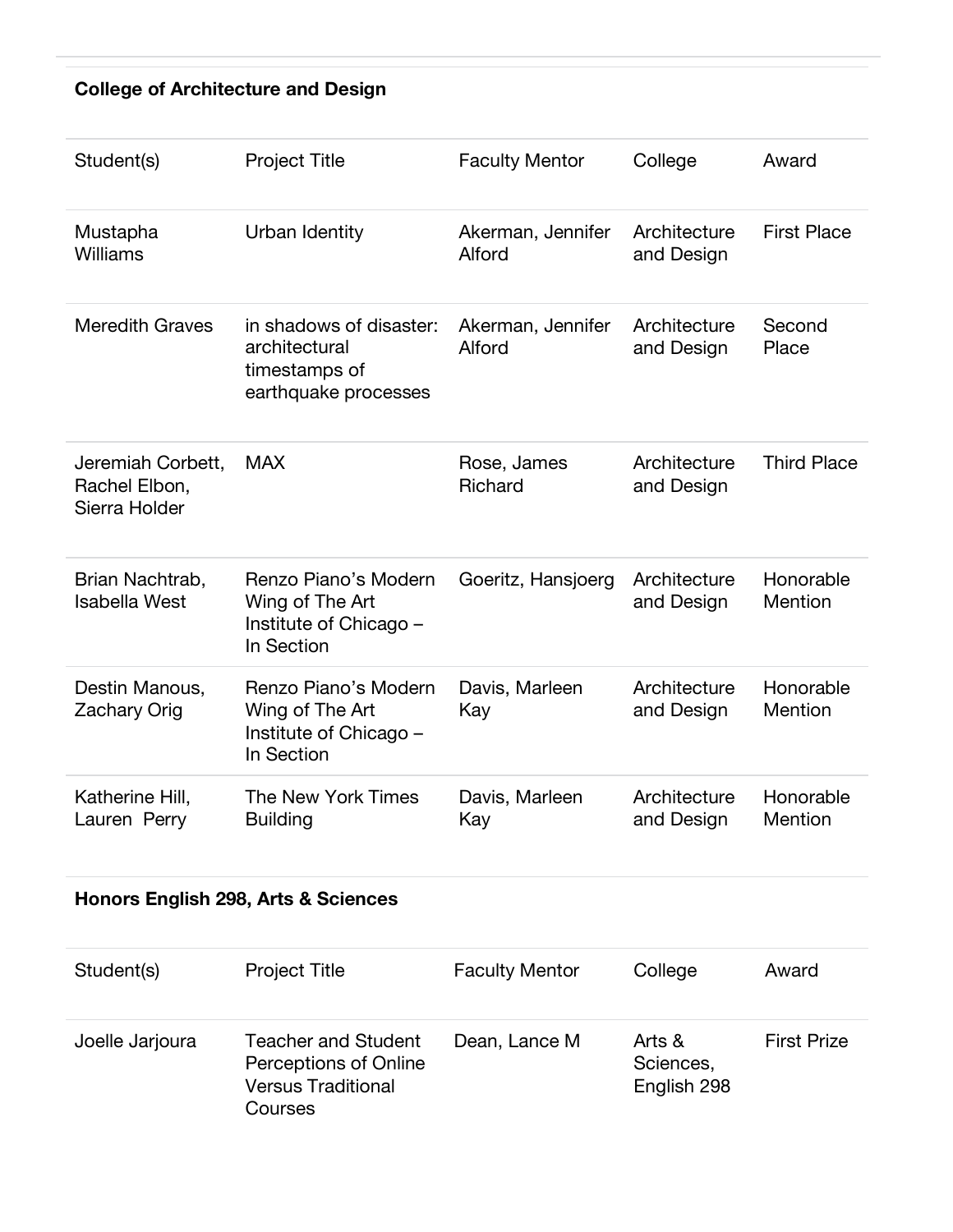| <b>Robert Spurling</b>  | Carbon Contamination<br>in Electron<br>Microscopy                                                                      | Dean, Lance M              | Arts &<br>Sciences,<br>English 298 | Second<br>Prize                   |
|-------------------------|------------------------------------------------------------------------------------------------------------------------|----------------------------|------------------------------------|-----------------------------------|
| Zoe Carter              | Exigence and<br>Justifications of<br><b>Altruistic Lies in</b><br>Medicine:                                            | Brouwers, Marcel           | Arts &<br>Sciences,<br>English 298 | <b>Third Prize</b>                |
| <b>Allison Clark</b>    | Perception of Toxic<br><b>Masculinity Amongst</b><br>College-Aged Men                                                  | Nicks, Robin Jean<br>Gray  | Arts &<br>Sciences,<br>English 298 | <b>Student</b><br>Choice<br>Award |
| <b>Bryce Wade</b>       | The Effects of<br>Biodiversity on<br>Ecosystem Health and<br>the Global<br>Implications of<br><b>Biodiversity Loss</b> | Barrow, Robin              | Arts &<br>Sciences,<br>English 298 | <b>Student</b><br>Choice<br>Award |
| Evan Mahaffey           | From the Cradle to<br>College: How<br><b>Parenting Styles</b><br><b>Affect Student</b><br>Academic<br>Performance      | Nicks, Robin Jean<br>Gray  | Arts &<br>Sciences,<br>English 298 | <b>Student</b><br>Choice<br>Award |
| <b>Justin Pritchett</b> | The Impact of the<br>Affordable Care Act<br>on the Doctor-Patient<br>Relationship                                      | Newburn, Harry<br>Fredrick | Arts &<br>Sciences,<br>English 298 | <b>Student</b><br>Choice<br>Award |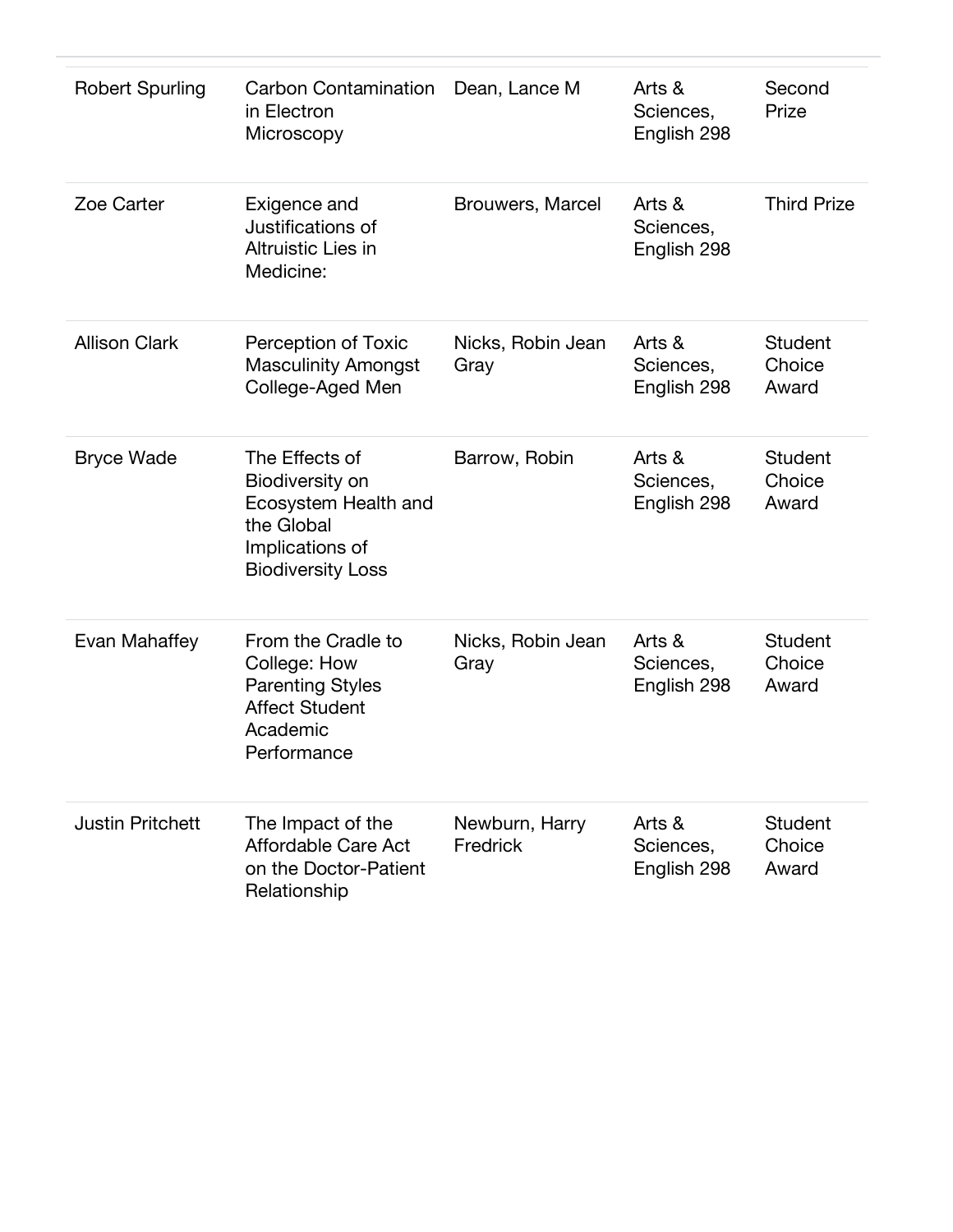# **Haslam College of Business**

| Student(s)                  | <b>Project Title</b>                                                                                | <b>Faculty Mentor</b>        | College                                 | Award                |
|-----------------------------|-----------------------------------------------------------------------------------------------------|------------------------------|-----------------------------------------|----------------------|
| <b>Brandon</b><br>Carpenter | An Overview and<br>Analysis of the<br><b>Impacts of Extreme</b><br>Heat on the Aviation<br>Industry | Holcomb, Mary C              | Haslam<br>College of<br><b>Business</b> | <b>First Place</b>   |
| Lauren Patterson            | The Pricing Impact of<br>Decreasing<br>Competitiveness of the<br><b>Health Insurance</b><br>Market  | Harris, Matt                 | Haslam<br>College of<br><b>Business</b> | Second<br>Place      |
| Rahim Tejani                | Cracking The Bullwhip<br>Effect                                                                     | Mollenkopf, Diane<br>A       | Haslam<br>College of<br><b>Business</b> | <b>Third Place</b>   |
| <b>Francis Murphy</b>       | <b>Supplier Network</b><br>Mapping for<br>Sustainability<br>Dispersion                              | Tate, Wendy                  | Haslam<br>College of<br><b>Business</b> | Honorable<br>Mention |
| Joseph Trice                | Financial Alignment on<br>Physician Performance                                                     | Bichescu, Bogdan<br>Cristian | Haslam<br>College of<br><b>Business</b> | Honorable<br>Mention |
| <b>Kristen Purcell</b>      | State Aid: How<br>Economic<br><b>Development Trumps</b><br><b>Tax Revenue</b>                       | Luna, Leann                  | Haslam<br>College of<br><b>Business</b> | Honorable<br>Mention |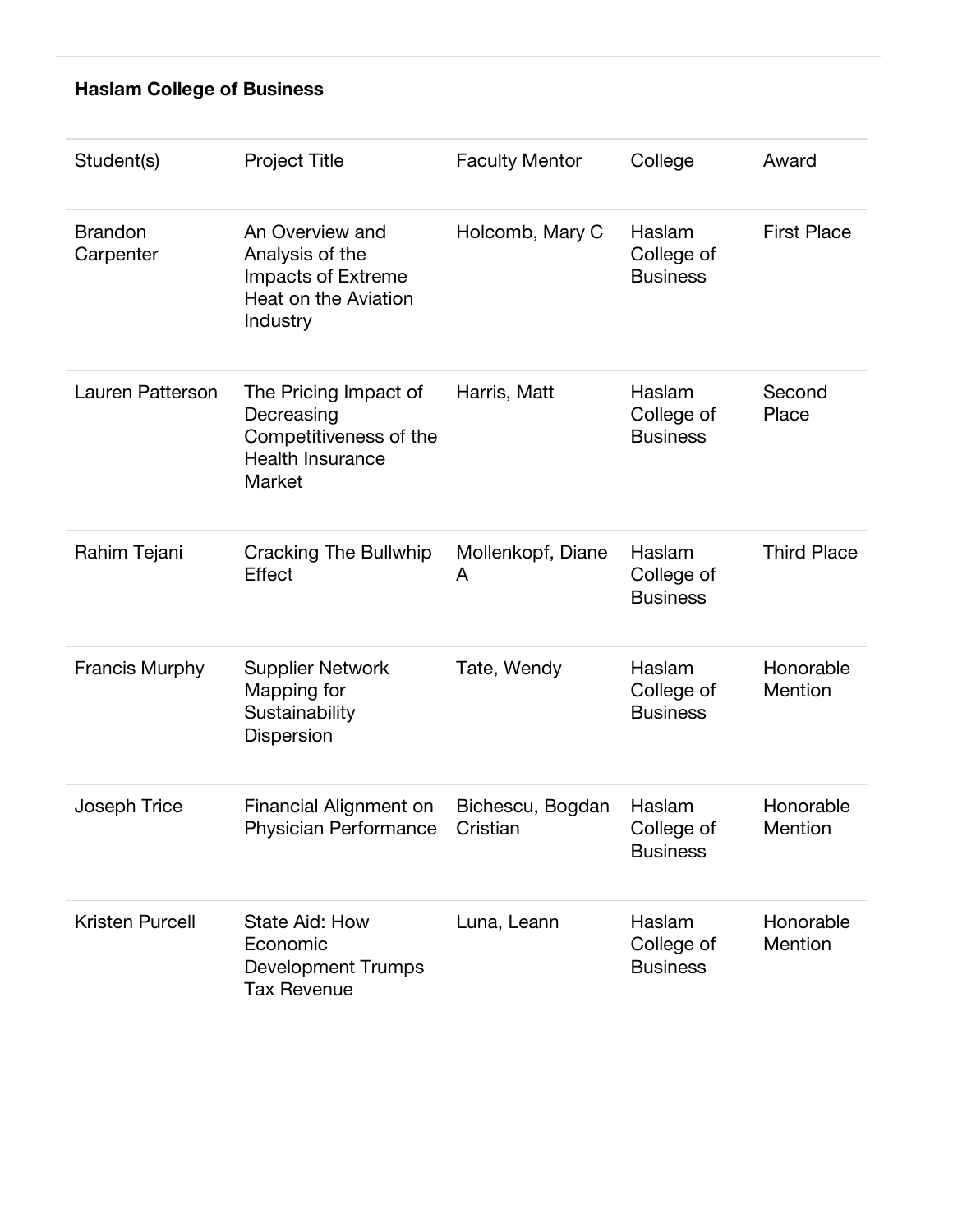#### **College of Communication and Information**

| Student(s)   | <b>Project Title</b>                                                                                        | <b>Faculty Mentor</b> | College                          | Award              |
|--------------|-------------------------------------------------------------------------------------------------------------|-----------------------|----------------------------------|--------------------|
| Elle Johnson | <b>Implementing Social</b><br><b>Support Towards the</b><br><b>Nutritional Needs of</b><br>College Freshmen | Miller, Laura         | Communication<br>and Information | <b>First Place</b> |

#### **Education, Health and Human Sciences**

| Student(s)                  | <b>Project Title</b>                                                                                                   | <b>Faculty Mentor</b>             | College                                               | Award              |
|-----------------------------|------------------------------------------------------------------------------------------------------------------------|-----------------------------------|-------------------------------------------------------|--------------------|
| Janelle Chavarria           | The Effect of Dietary<br>Fiber on Satiation                                                                            | Raynor, Hollie<br>Anne            | Education,<br>Health, and<br>Human<br><b>Sciences</b> | <b>First Place</b> |
| <b>Brandon</b><br>Clendenin | Use of Consumer<br><b>Physical Activity</b><br>Monitors for<br><b>Estimating Energy</b><br><b>Expenditure in Youth</b> | Crouter, Scott E                  | Education,<br>Health, and<br>Human<br><b>Sciences</b> | Second<br>Place    |
| Sonja Lipman                | Contact with the<br><b>Criminal Justice</b><br>System, Social<br>Support, and<br>Depressive<br>Symptoms in Women       | Johnson, Elizabeth<br><b>Inez</b> | Education,<br>Health, and<br>Human<br><b>Sciences</b> | <b>Third Place</b> |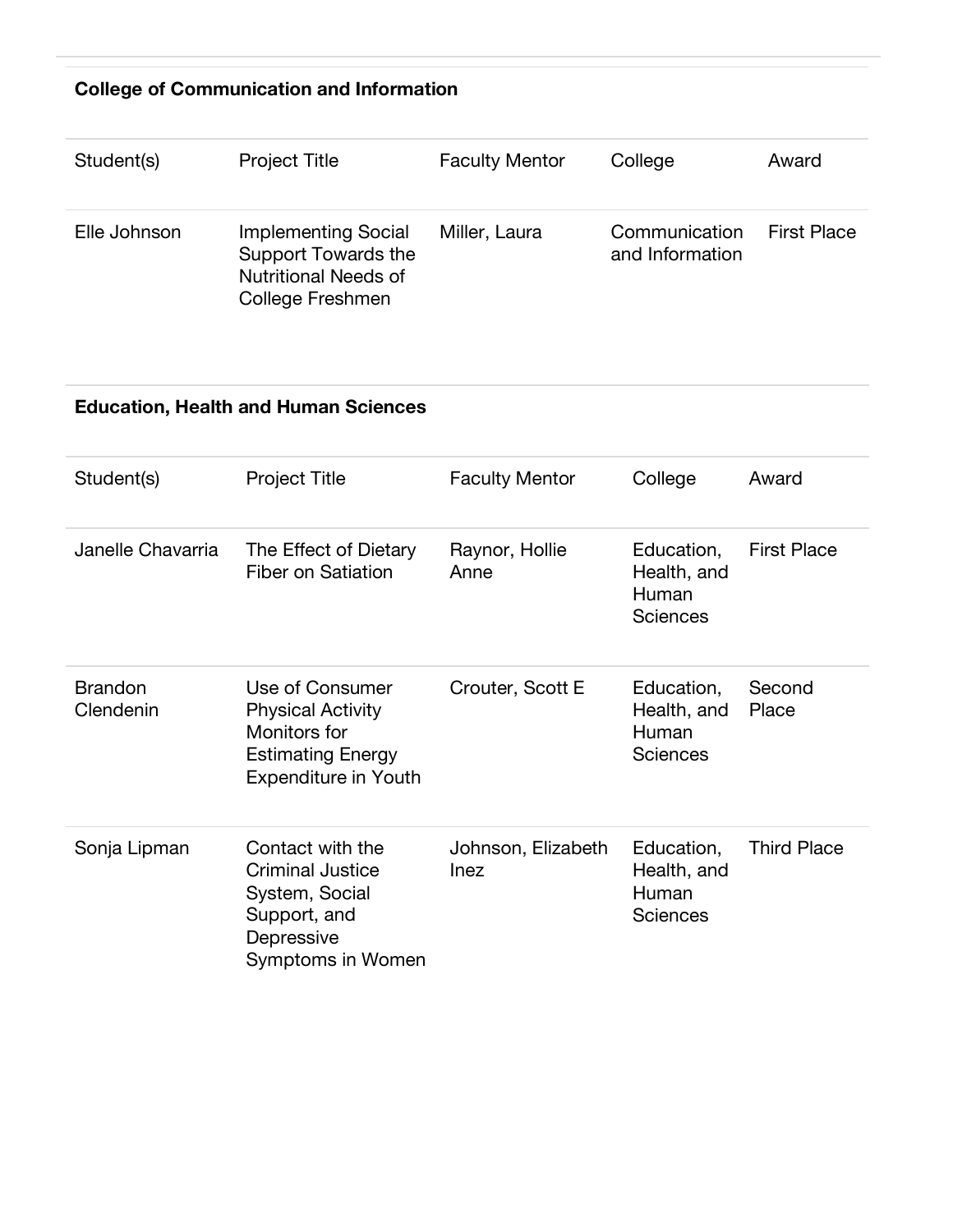#### **Arts & Sciences, Humanities**

| Student(s)            | <b>Project Title</b>                                                                                                                                                                        | <b>Faculty Mentor</b>                  | College                                  | Award                              |
|-----------------------|---------------------------------------------------------------------------------------------------------------------------------------------------------------------------------------------|----------------------------------------|------------------------------------------|------------------------------------|
| <b>Brooke Hoffner</b> | Edna Pontellier's<br><b>Water Awakening</b><br>and African Divinity<br>Lasirenn                                                                                                             | Jennings, Dr La<br><b>Vinia Delois</b> | Humanities,<br>Arts &<br><b>Sciences</b> | Arts &<br><b>Sciences</b><br>Award |
| <b>Emily Liske</b>    | The Holy Brick of<br>Birth-giving: A<br>Reassessment of<br><b>Ancient Near East</b><br><b>Birth Bricks and Their</b><br>Medical Role in<br>Delivery                                         | Darby, Erin Danielle                   | Humanities,<br>Arts &<br><b>Sciences</b> | Arts &<br><b>Sciences</b><br>Award |
| Margaret<br>Goodwill  | Home is Where the<br>Art Is: How<br>Progressive-Era<br>Women used Fine Art<br>and Folk Crafts to<br>Spark Economic &<br><b>Cultural Development</b><br>in Knoxville, TN                     | Sacco, Lynn Ann                        | Humanities,<br>Arts &<br><b>Sciences</b> | Arts &<br><b>Sciences</b><br>Award |
| Mallory<br>Donoghue   | Why Evelyn Hazen<br>Sabotaged Her Own<br><b>Reputation: Gender</b><br>dimensions of the<br>judiciary through the<br>lens of a 1920s-<br>1930s Knoxville<br><b>Breach of Promise</b><br>Suit | Sacco, Lynn Ann                        | Humanities,<br>Arts &<br><b>Sciences</b> | Honorable<br>Mention               |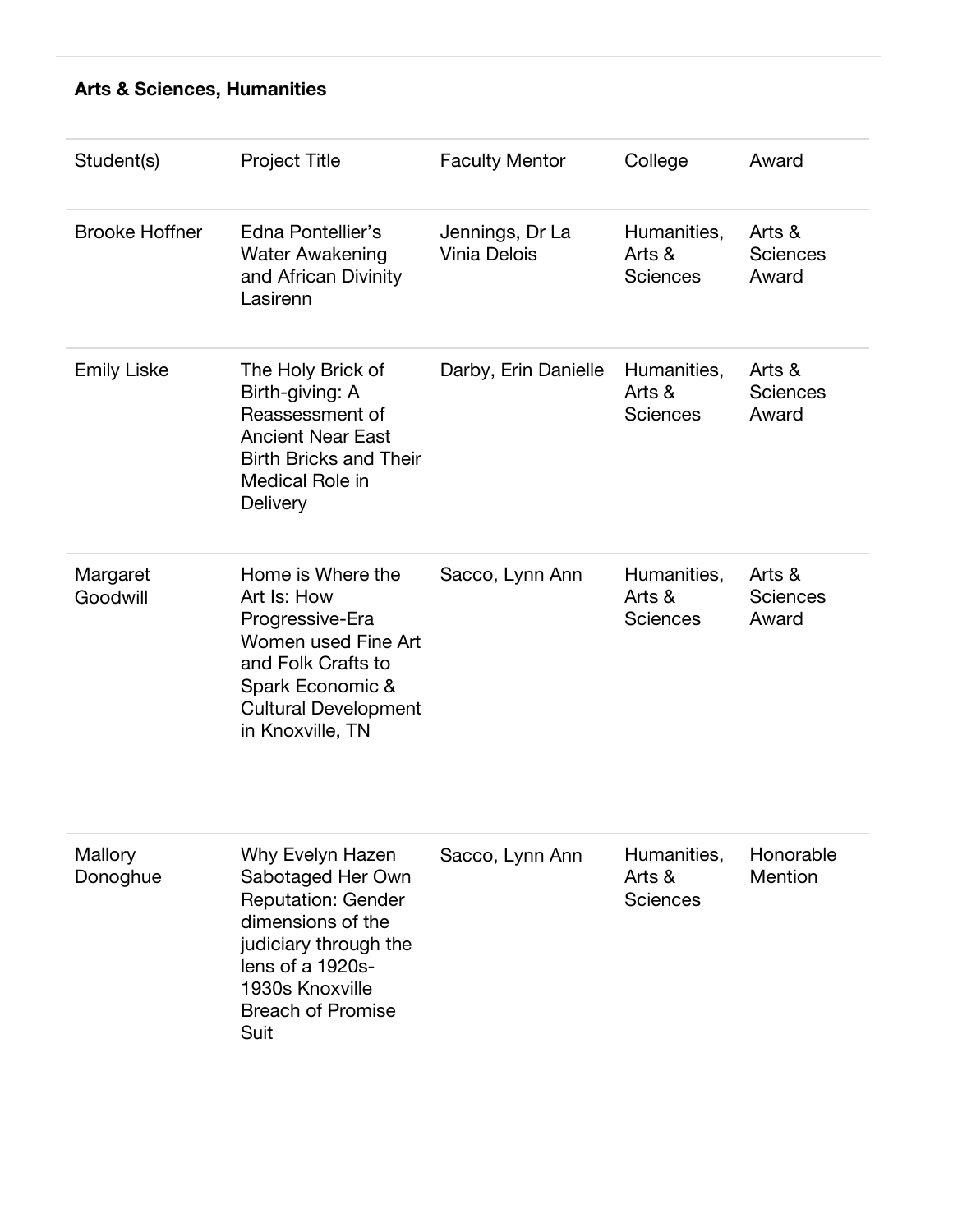| Meera Patel | A Recipe for<br>Disaster: The<br>Athenian Plague and<br>the Peloponnesian<br>War | Van de Moortel,<br>Aleydis | Humanities,<br>Arts &<br><b>Sciences</b> | Honorable<br><b>Mention</b> |
|-------------|----------------------------------------------------------------------------------|----------------------------|------------------------------------------|-----------------------------|
|-------------|----------------------------------------------------------------------------------|----------------------------|------------------------------------------|-----------------------------|

#### **College of Arts & Sciences, Natural Science**s

| Student(s)           | <b>Project Title</b>                                                                                                                      | <b>Faculty Mentor</b> | College                                        | Award                              |
|----------------------|-------------------------------------------------------------------------------------------------------------------------------------------|-----------------------|------------------------------------------------|------------------------------------|
| Anna Young           | The Development of<br>a rapid and reagent-<br>free<br>autobioluminescent<br>yeast assay for the<br>detection of dioxin-<br>like compounds | Ripp, Steven          | Natural<br>Sciences, Arts<br>& Sciences        | Arts &<br><b>Sciences</b><br>Award |
| Annie Loewen         | Sex differences in<br>the effects of social<br>status on defeat-<br>induced social<br>avoidance in Syrian<br>hamsters                     | Cooper, Matthew<br>A  | Natural<br>Sciences, Arts<br>& Sciences        | Arts &<br><b>Sciences</b><br>Award |
| <b>Audrey Parker</b> | Fun with<br>Foraminifera in the<br>K-12 Classroom                                                                                         | Sumrall, Colin D      | <b>Natural</b><br>Sciences, Arts<br>& Sciences | Arts &<br><b>Sciences</b><br>Award |
| Luke Blentlinger     | <b>Experiments with</b><br>Magnetic<br>Susceptibility of<br><b>Lake Sediments</b>                                                         | Horn, Sally P         | Natural<br>Sciences, Arts<br>& Sciences        | Arts &<br><b>Sciences</b><br>Award |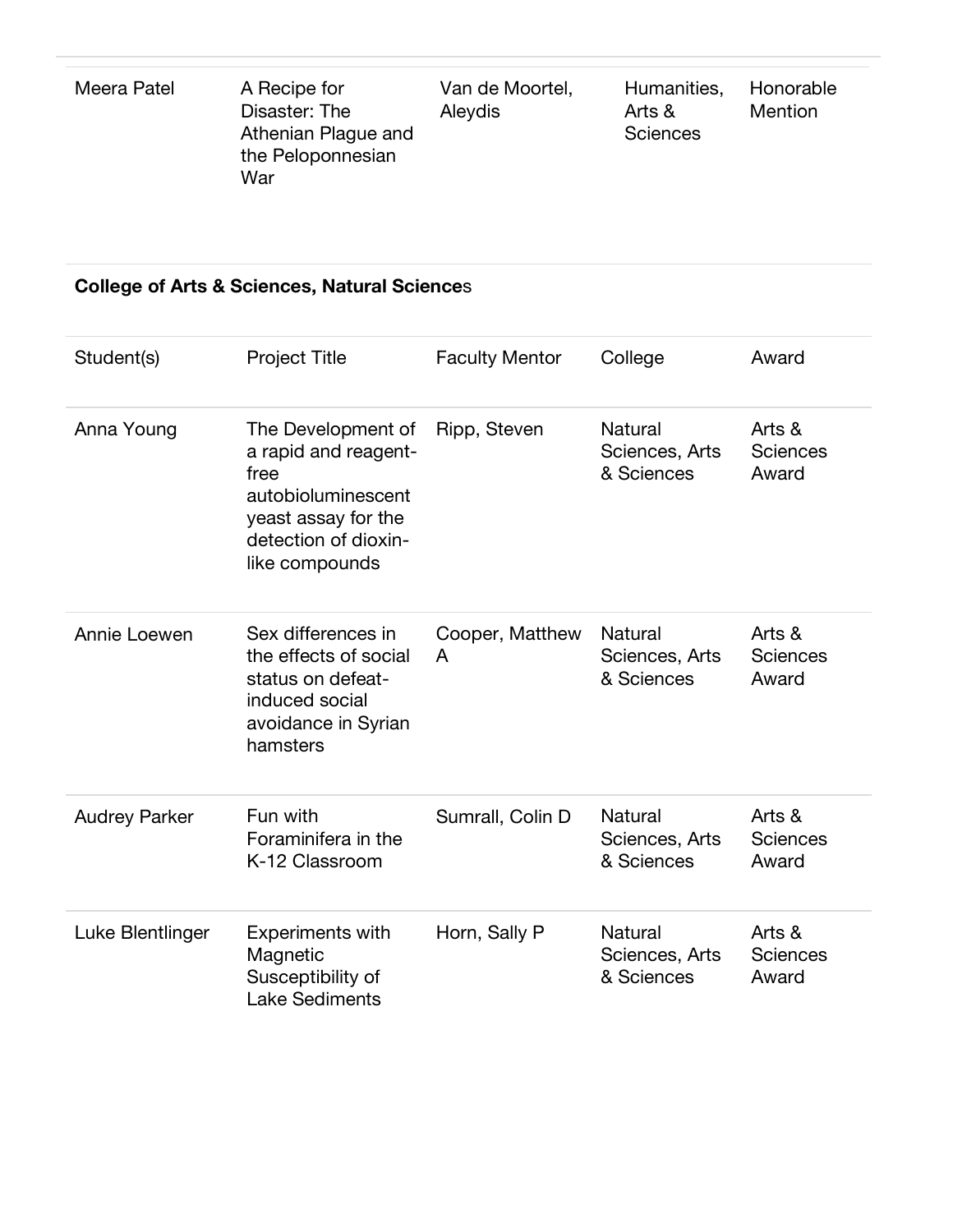| Samantha Cahill       | Spatial Analysis of<br>Mountaintop<br>Mining's Impact on<br><b>Water Quality and</b><br>Macroinvertebrates                                                               | Giam, Xingli            | Natural<br>Sciences, Arts<br>& Sciences        | Arts &<br><b>Sciences</b><br>Award |
|-----------------------|--------------------------------------------------------------------------------------------------------------------------------------------------------------------------|-------------------------|------------------------------------------------|------------------------------------|
| Rena<br>Abdurehman    | Dissection of<br>a General<br>Chloroplast<br><b>Targeting Motif</b><br>Using In Vivo<br>Imaging of Transit<br>Peptide-YFP Fusion<br>Proteins in Plant<br>Cells           | Bruce, Barry D          | Natural<br>Sciences, Arts<br>& Sciences        | Arts &<br><b>Sciences</b><br>Award |
| <b>Charles Barnes</b> | GCN2-mediated<br>stress response in<br>nitrogen starved<br>Arabidopsis<br>seedlings                                                                                      | Vonarnim,<br>Albrecht G | Natural<br>Sciences, Arts<br>& Sciences        | Arts &<br><b>Sciences</b><br>Award |
| Abigail Jarratt       | Synechococcus as<br>an HOOH-<br><b>Consuming Helper</b><br>for Prochlorococcus                                                                                           | Zinser, Erik            | Natural<br>Sciences, Arts<br>& Sciences        | Arts &<br><b>Sciences</b><br>Award |
| <b>Brandon Barker</b> | Prospects for High<br><b>Energy Followup</b><br>Studies of<br><b>Gravitational Wave</b><br><b>Transients</b>                                                             | Endeve, Eirik           | Natural<br>Sciences, Arts<br>& Sciences        | Arts &<br><b>Sciences</b><br>Award |
| <b>Kimberly Bress</b> | EFFECTS OF SOCIAL<br><b>DOMINANCE ON</b><br>DEFEAT-INDUCED<br>NEURAL ACTIVITY IN A<br><b>VENTRAL</b><br>HIPPOCAMPUS-TO-<br><b>BASOLATERAL</b><br><b>AMYGDALA CIRCUIT</b> | Cooper, Matthew<br>A    | <b>Natural</b><br>Sciences, Arts<br>& Sciences | Arts &<br><b>Sciences</b><br>Award |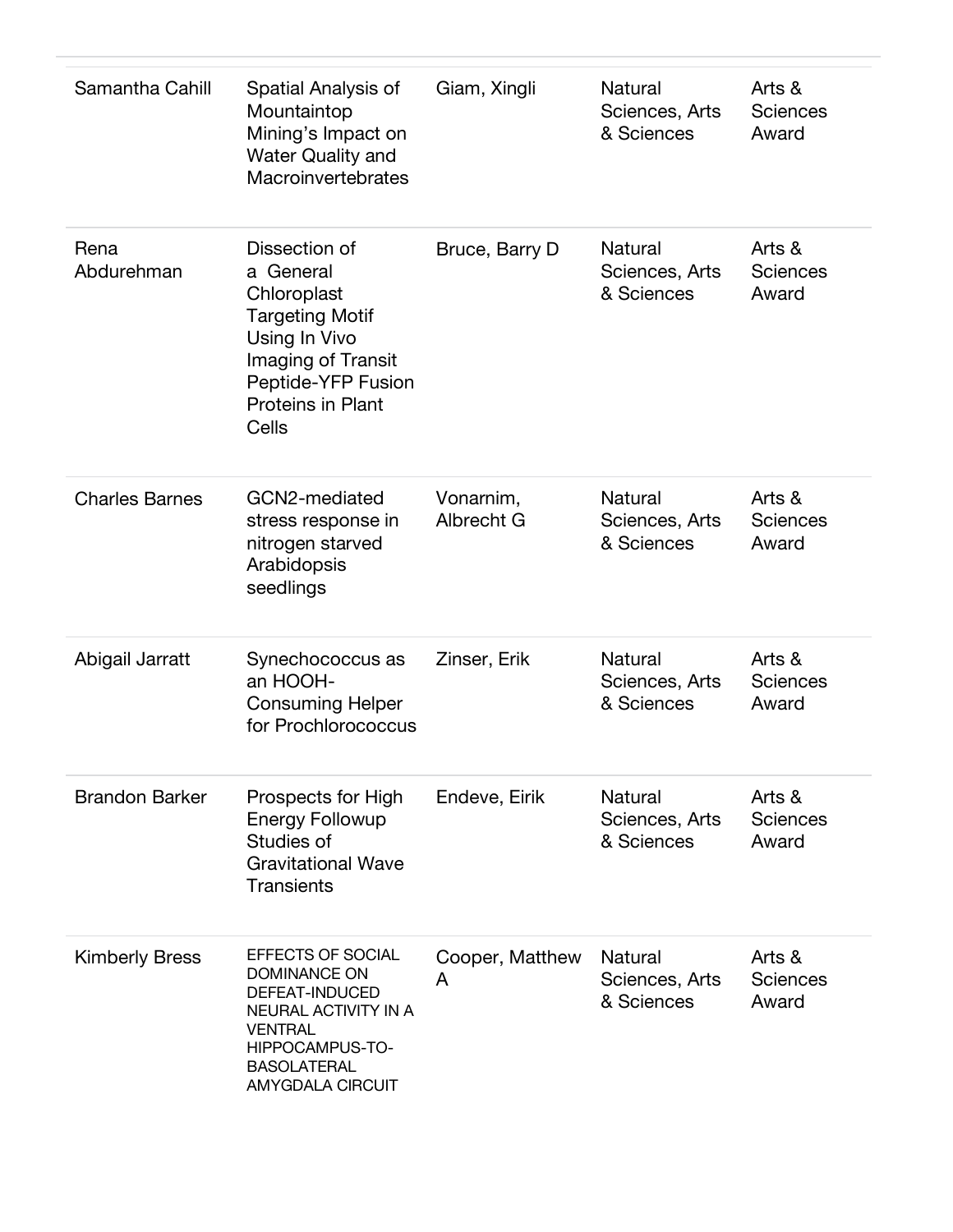| <b>Alexis Case</b>            | Post-fire<br>ectomycorrhizal<br>associations with<br>Pinus sp. in the<br><b>Great Smoky</b><br><b>Mountains National</b><br>Park: Year one | Hughes, Karen<br>W                   | Natural<br>Sciences, Arts<br>& Sciences        | Honorable<br>Mention        |
|-------------------------------|--------------------------------------------------------------------------------------------------------------------------------------------|--------------------------------------|------------------------------------------------|-----------------------------|
| <b>Bill Pham</b>              | Computational<br>Study of Ligand-<br>dependent<br>Oligomerization of<br>Ribonucleotide<br>Reductase                                        | Shen, Tongye                         | Natural<br>Sciences, Arts<br>& Sciences        | Honorable<br>Mention        |
| <b>Christopher Smith</b>      | Growth of<br>Pentremites and<br>implications for<br>blastoid ontogeny                                                                      | Sumrall, Colin D                     | <b>Natural</b><br>Sciences, Arts<br>& Sciences | Honorable<br>Mention        |
| Hannah Alloway                | Etheostoma Duryi                                                                                                                           | Keck, Ben                            | Natural<br>Sciences, Arts<br>& Sciences        | Honorable<br>Mention        |
| Jacqueline<br><b>Richards</b> | Role of<br>Translationally<br><b>Controlled Tumor</b><br>Protein in<br>Intercellular<br>Communication                                      | Burch-Smith,<br><b>Tessa Maureen</b> | <b>Natural</b><br>Sciences, Arts<br>& Sciences | Honorable<br>Mention        |
| Logan Qualls                  | Assissing Old and<br>New Data to<br><b>Digitally</b><br>Reconstruct<br>Morphology                                                          | Sumrall, Colin D                     | Natural<br>Sciences, Arts<br>& Sciences        | Honorable<br><b>Mention</b> |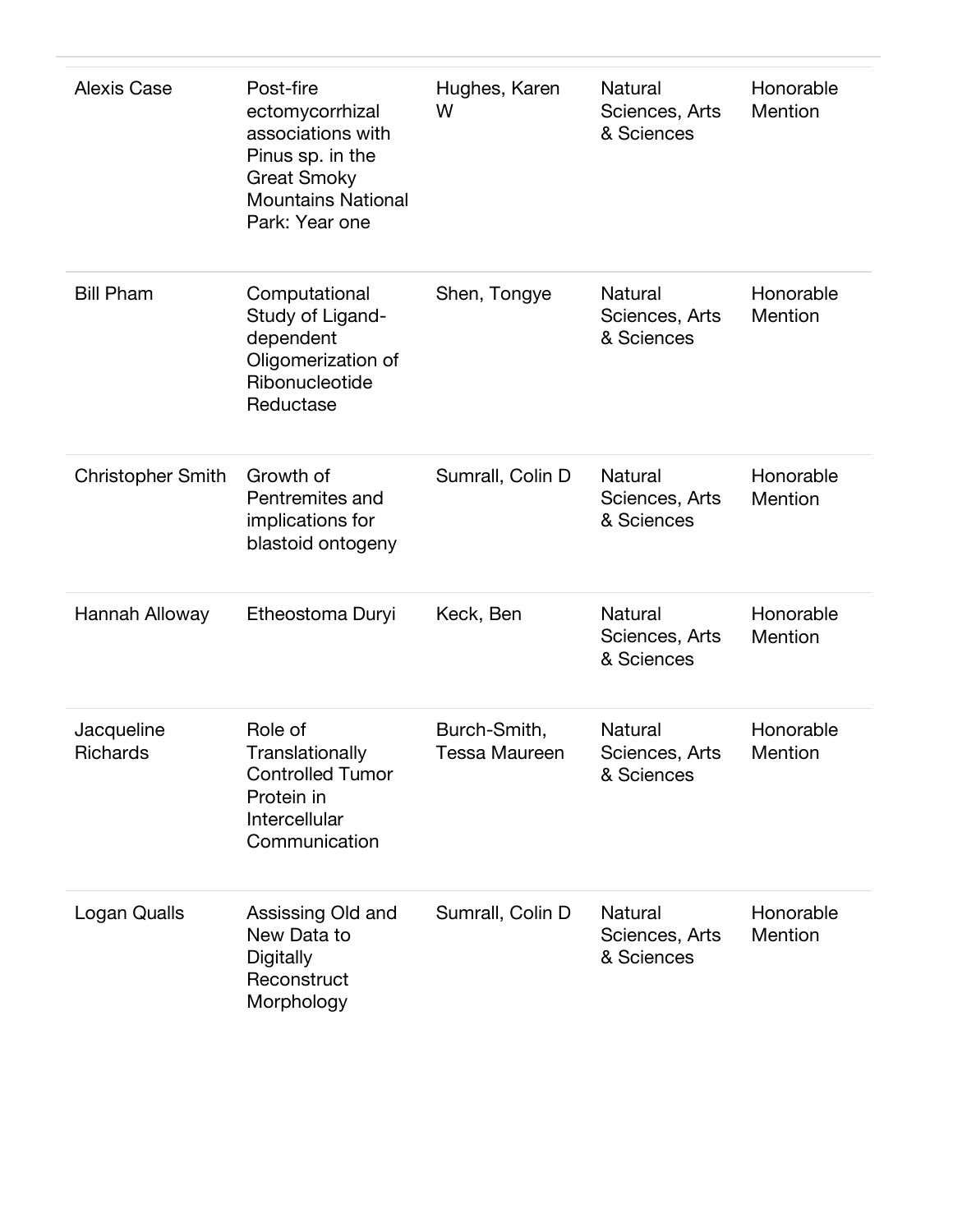| Olivia Maples                          | The Effects of<br>Relationships on<br>ANS function and<br>Wellness                                                               | Baldwin, Debora         | <b>Natural</b><br>Sciences, Arts<br>& Sciences | Honorable<br>Mention |
|----------------------------------------|----------------------------------------------------------------------------------------------------------------------------------|-------------------------|------------------------------------------------|----------------------|
| Emma Reed                              | Potential<br><b>Contamination Risk</b><br>in Tennessee<br>Aquifers from Oil<br>and Gas Drilling                                  | Tran, Liem              | Natural<br>Sciences, Arts<br>& Sciences        | Honorable<br>Mention |
| <b>Wade Seifert</b>                    | Discovery of<br>competitive and<br>allosteric inhibitors<br>for KRAS using<br>high-thoughput<br>virtual screening<br>strategies. | Smith, Micholas         | Natural<br>Sciences, Arts<br>& Sciences        | Honorable<br>Mention |
| Delaney Fisher,<br><b>Ronald Franz</b> | Identification of<br>brain regions<br>involved in neuronal<br>plasticity in a female<br>mouse model of<br><b>Rett Syndrome</b>   | Krishnan, Keerthi       | <b>Natural</b><br>Sciences, Arts<br>& Sciences | Honorable<br>Mention |
| <b>Taylor Stevenson</b>                | Nucleosynthesis in<br>Core-Collapse<br>Supernovae                                                                                | Hix, William<br>Raphael | <b>Natural</b><br>Sciences, Arts<br>& Sciences | Honorable<br>Mention |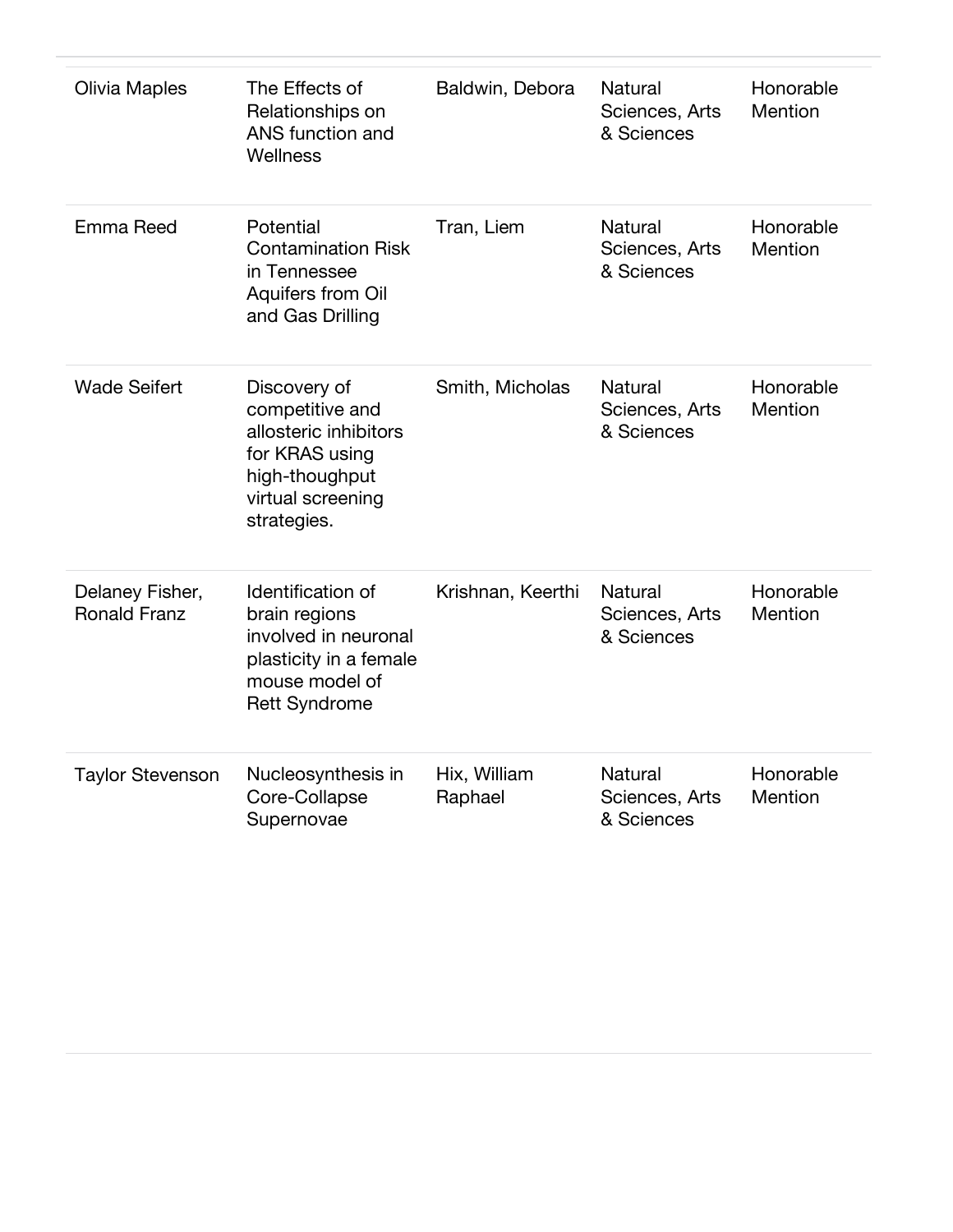#### **College of Arts & Sciences, Social Sciences**

| Student(s)                                       | <b>Project Title</b>                                                                                                                                                                        | <b>Faculty Mentor</b>   | College                                | Award                              |
|--------------------------------------------------|---------------------------------------------------------------------------------------------------------------------------------------------------------------------------------------------|-------------------------|----------------------------------------|------------------------------------|
| Shichie<br>Kuribayashi,<br><b>Nicholas Coles</b> | Do facial<br>expressions<br>influence affective<br>experience? A<br>meta-analysis                                                                                                           | Larsen, Jeff T          | Social<br>Sciences, Arts<br>& Sciences | Arts &<br><b>Sciences</b><br>Award |
| Reagan Yessler                                   | The Livability of<br>Shakespeare's<br>London                                                                                                                                                | Foresta, Ronald         | Social<br>Sciences, Arts<br>& Sciences | Arts &<br><b>Sciences</b><br>Award |
| Dana Conzemius                                   | <b>Gender Role</b><br><b>Beliefs and</b><br>Emotion<br>Dysregulation as<br><b>Risk Factors for</b><br>Dating Abuse<br>Perpetration<br><b>Among College</b><br>Men in Southern<br>Appalachia | Stuart, Gregory<br>Lyal | Social<br>Sciences, Arts<br>& Sciences | Arts &<br><b>Sciences</b><br>Award |
| <b>Haley Boles</b>                               | The Department<br>of Environmental<br>Quality's Role in<br>Impression<br>Management<br>During the Flint<br><b>Water Crisis</b>                                                              | Cable, Sherry           | Social<br>Sciences, Arts<br>& Sciences | Arts &<br><b>Sciences</b><br>Award |
| <b>Augustus White</b>                            | The Medicaid<br>Expansion:<br>Modeling of<br><b>Important Factors</b><br>in State Decision<br>Making                                                                                        | Cahill, Katie           | Social<br>Sciences, Arts<br>& Sciences | Arts &<br><b>Sciences</b><br>Award |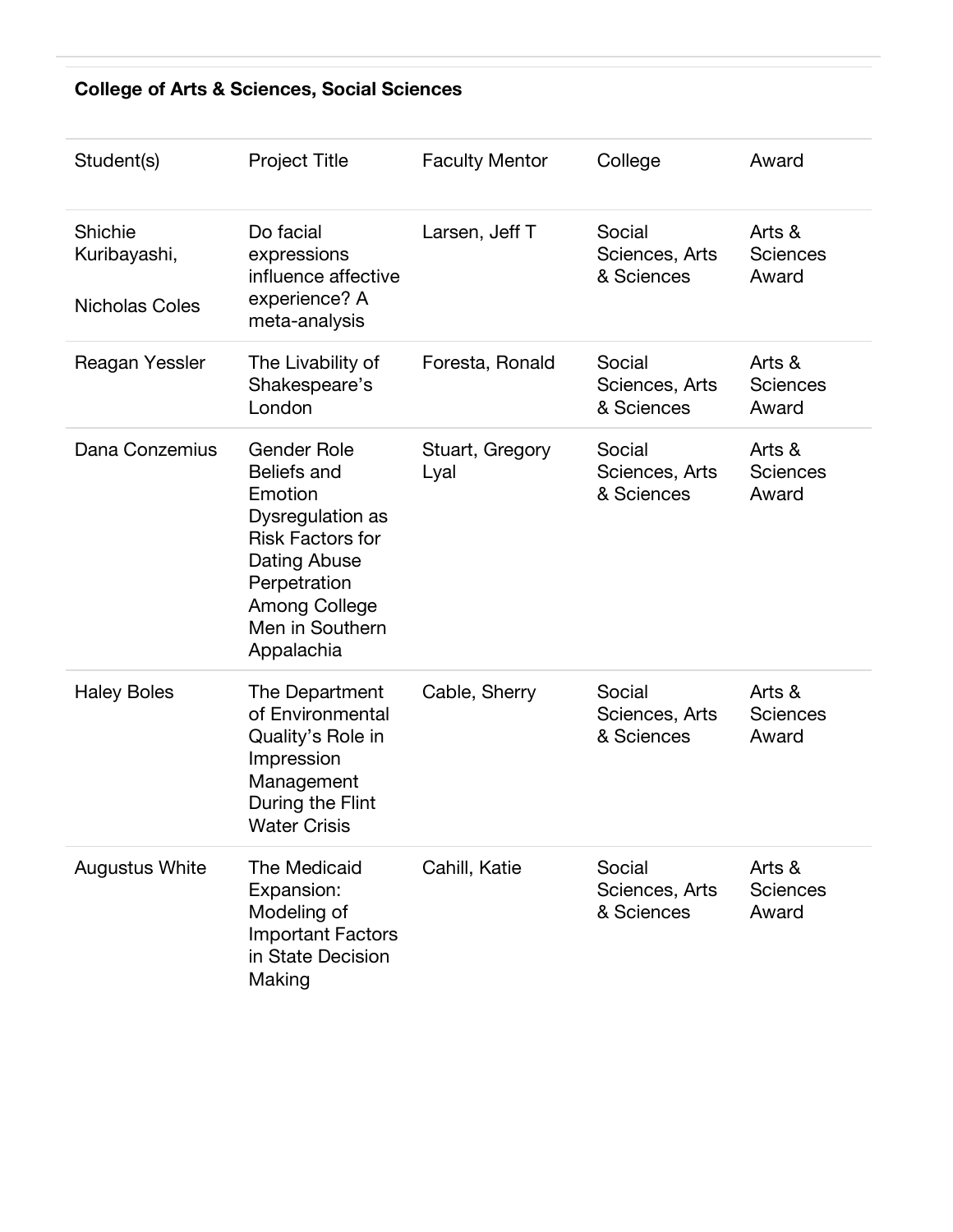| <b>Alexis Hall</b>    | Tennessee Junior<br>4-H Camp<br>Curriculum:<br>Creating,<br>Implementing,<br>and Evaluating<br>Educational<br>Programming<br>Using Research-<br><b>Based Practices</b><br>in Youth<br>Development and<br>Instructional<br>Design | Richards, Jennifer<br>Kathryn | Social<br>Sciences, Arts<br>& Sciences | Honorable<br>Mention |
|-----------------------|----------------------------------------------------------------------------------------------------------------------------------------------------------------------------------------------------------------------------------|-------------------------------|----------------------------------------|----------------------|
| <b>James Smith</b>    | The Spatial<br><b>Migration Patterns</b><br>of younger versus<br>older adults and<br>educated versus<br>non-educated<br>adults in<br>Tennessee                                                                                   | Nagle, Nicholas               | Social<br>Sciences, Arts<br>& Sciences | Honorable<br>Mention |
| Aya Barnes            | Environmental<br>Racism: Flint<br><b>Water Crisis</b>                                                                                                                                                                            | Bohon, Stephanie<br>A         | Social<br>Sciences, Arts<br>& Sciences | Honorable<br>Mention |
| <b>Madison Newsom</b> | Generalizing<br>across speaker<br>and gender during<br>early word<br>learning: Evidence<br>from a statistical<br>learning paradigm                                                                                               | Hay, Jessica Sari             | Social<br>Sciences, Arts<br>& Sciences | Honorable<br>Mention |
| Avanti Rangnekar      | Who Benefits from<br>the U.S. Preventive<br><b>Services Task</b><br>Force's Screening<br>Mammography<br>Recommendation:<br>Identifying a<br>Relationship<br>Between the False<br>Positive and<br>Demographic<br>Characteristics  | Cahill, Katie                 | Social<br>Sciences, Arts<br>& Sciences | Honorable<br>Mention |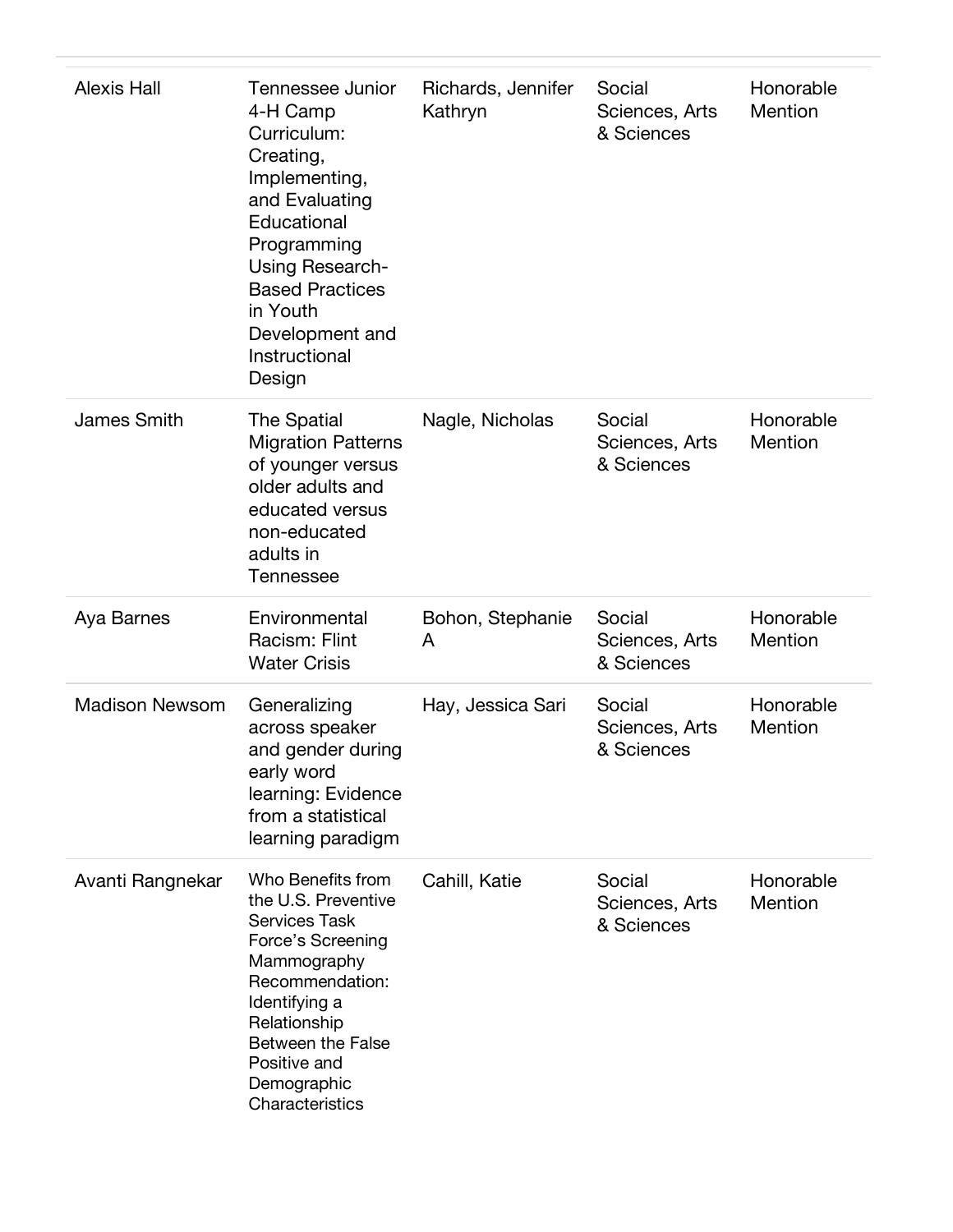#### **College of Nursing**

| Student(s)                                                         | <b>Project Title</b>                                                                                                                 | <b>Faculty Mentor</b>   | College        | Award                           |
|--------------------------------------------------------------------|--------------------------------------------------------------------------------------------------------------------------------------|-------------------------|----------------|---------------------------------|
| Anelia Rizzo,<br>Kayla Batts,<br>Lajerica Bates,<br>Megan Seal     | Using the Picture<br>Exchange<br>Communication<br>System to<br>Improve<br>Communication in<br>Children with<br>Autism                | Thompson,<br>Kathleen   | <b>Nursing</b> | First Place -<br><b>EBP</b>     |
| Carolynn<br>Clemons, Megan<br>Hodge,<br>Sean Lenihan               | Interventions to<br><b>Increase Nursing</b><br>Retention: An<br>Evidence-Based<br>review of existing<br>literature                   | Koszalinski,<br>Rebecca | <b>Nursing</b> | Second<br>Place - EBP           |
| Kimberly Phung,<br>Jordan Gause,<br>Lindsay Garner,<br>Sarah Vance | Hand Hygiene<br>Compliance from<br><b>Nurses to Reduce</b><br><b>Hospital Acquired</b><br>Infections in<br><b>Pediatric Patients</b> | McLennon, Susan         | <b>Nursing</b> | Third Place -<br><b>EBP</b>     |
| <b>Austin Smith</b>                                                | Increasing<br><b>Vaccination Rates</b><br>Among College-<br><b>Aged Males</b>                                                        | Bland, Tami             | <b>Nursing</b> | First Place -<br>Research       |
| Avie Joyce,<br><b>Stefanie</b><br>Schumacher                       | Role of healthcare<br>providers in<br>combating sex<br>trafficking in<br>Knoxville,<br><b>Tennessee</b>                              | Hurt, Maria             | <b>Nursing</b> | Second<br>$Place -$<br>Research |
| Karen Carcello                                                     | Communication<br>Difficulties in<br><b>Stroke Survivors</b><br>with Aphasia: A<br><b>Literature Review</b>                           | McLennon, Susan         | <b>Nursing</b> | Third Place -<br>Research       |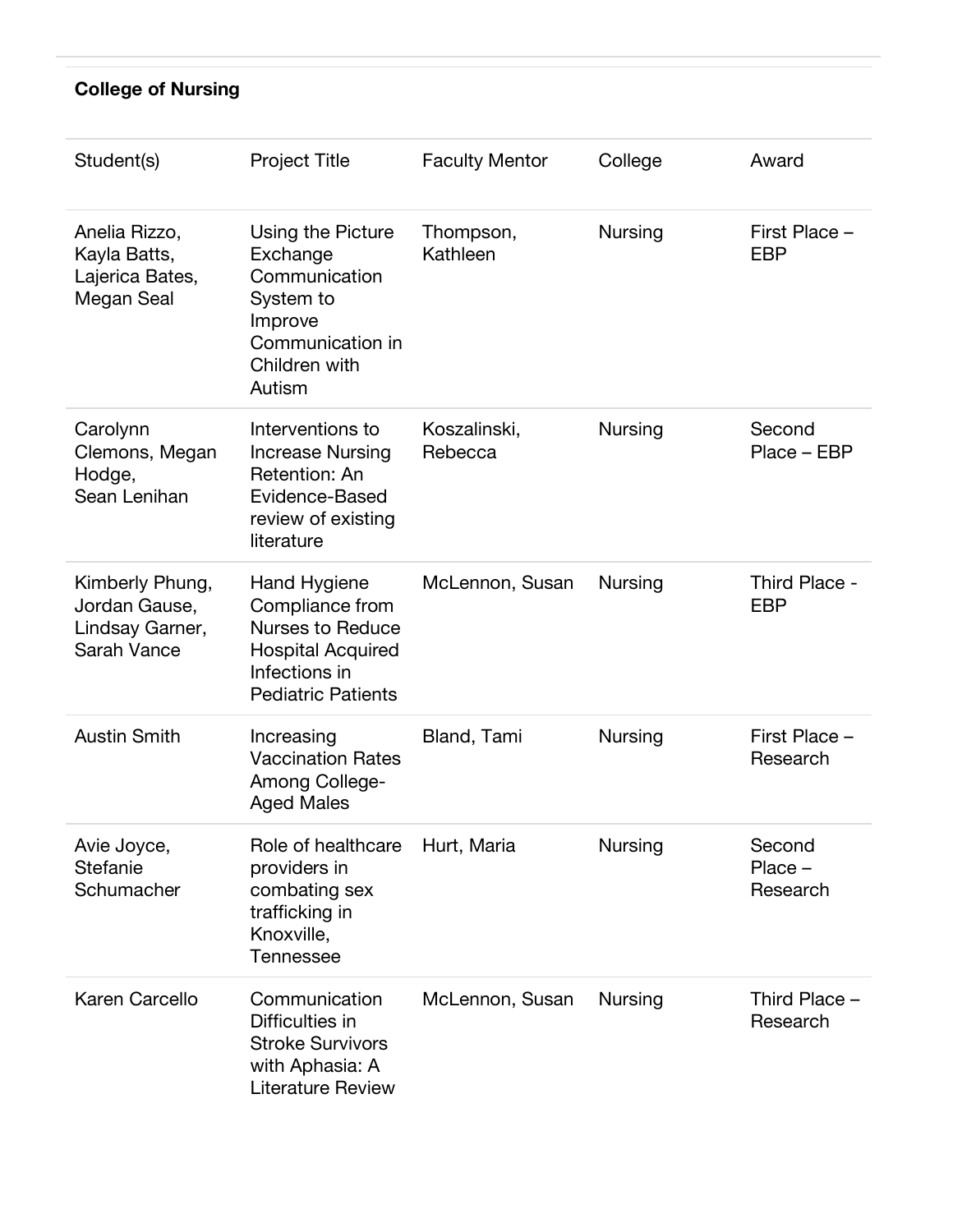#### **School of Art, College of Arts & Sciences**

| Student(s)             | <b>Project Title</b>                                                                            | <b>Faculty Mentor</b> | College                                      | Award            |
|------------------------|-------------------------------------------------------------------------------------------------|-----------------------|----------------------------------------------|------------------|
| Caleb Jones            | <b>Pit Pass</b>                                                                                 | Lowe, Sarah           | School of Art,<br><b>Arts &amp; Sciences</b> | <b>Art Award</b> |
| <b>Haley Carter</b>    | <b>Uranium Storage</b><br>Powering the<br>Future                                                | Staples, Carolyn I    | School of Art,<br><b>Arts &amp; Sciences</b> | <b>Art Award</b> |
| Rachel Gorman          | Kid & Kin                                                                                       | Lowe, Sarah           | School of Art,<br><b>Arts &amp; Sciences</b> | <b>Art Award</b> |
| Sierra Plese           | Protypo                                                                                         | Lowe, Sarah           | School of Art,<br><b>Arts &amp; Sciences</b> | <b>Art Award</b> |
| Vadim<br>Bondarenko    | The Power of an<br>Atom, Digital<br>Interactive<br>Experience at the<br>Y-12 New Hope<br>Center | Staples, Carolyn I    | School of Art,<br><b>Arts &amp; Sciences</b> | <b>Art Award</b> |
| <b>Cameron Spooner</b> | <b>Pinpoint Travel</b><br>App                                                                   | Lowe, Sarah           | School of Art,<br><b>Arts &amp; Sciences</b> | <b>Art Award</b> |
| <b>Adelaide Davis</b>  | <b>Teaching Children</b><br>About the<br>Importance of<br><b>Honey Bees</b>                     | Lowe, Sarah           | School of Art,<br><b>Arts &amp; Sciences</b> | <b>Art Award</b> |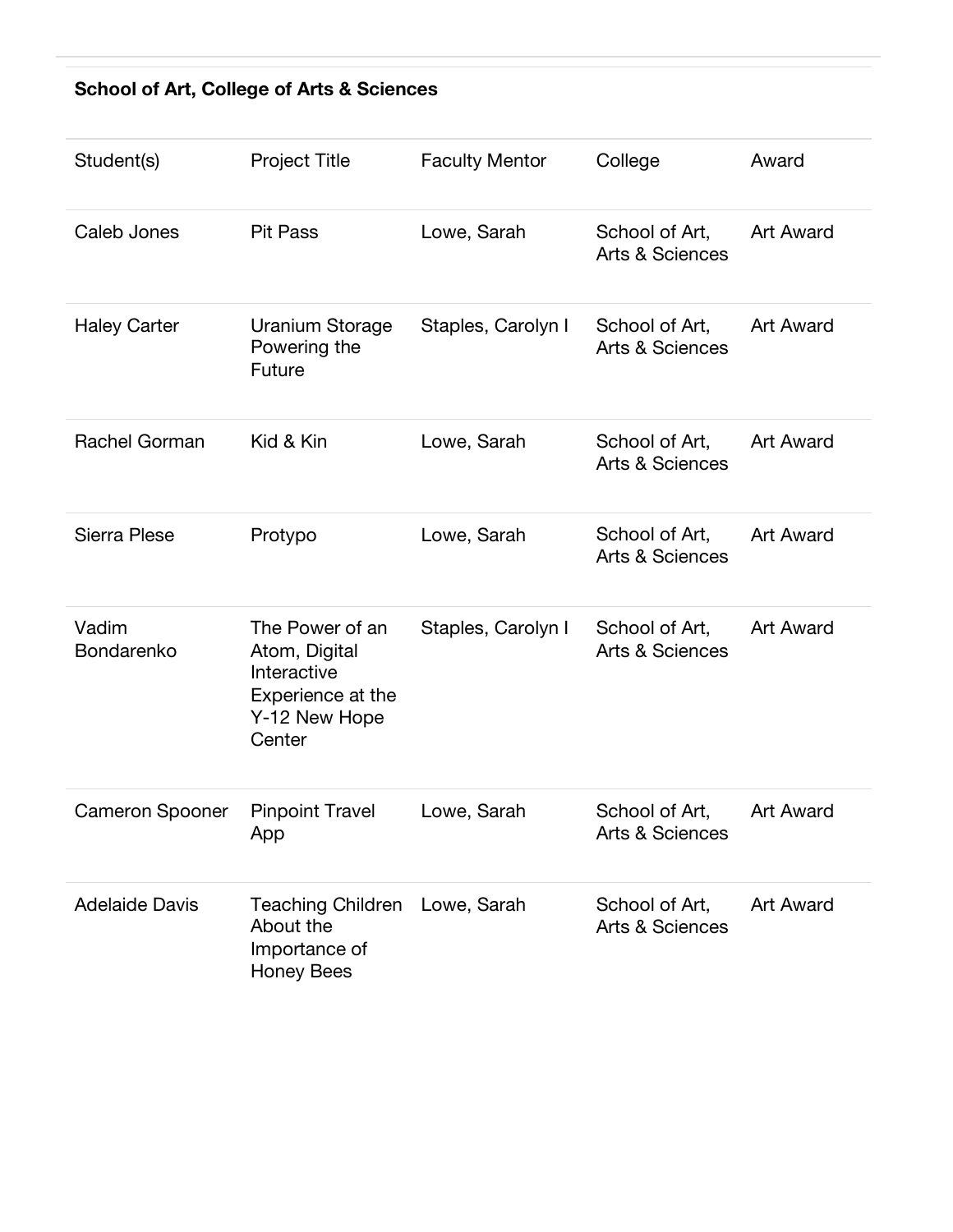| Thomas Murr          | Interactive Data<br>Visualization | Staples, Carolyn I | School of Art,<br><b>Arts &amp; Sciences</b> | Student<br>Choice<br>Award        |
|----------------------|-----------------------------------|--------------------|----------------------------------------------|-----------------------------------|
| J. Tyler<br>McCammon | Visualizing<br>Outreach at Y-12   | Staples, Carolyn I | School of Art,<br>Arts & Sciences            | <b>Student</b><br>Choice<br>Award |

#### **College of Social Work**

| Student(s)            | <b>Project Title</b>                                                                                                          | <b>Faculty Mentor</b> | College            | Award              |
|-----------------------|-------------------------------------------------------------------------------------------------------------------------------|-----------------------|--------------------|--------------------|
| Sarah Henson          | The Population<br>Characteristics of<br><b>Children Served</b><br>by a School-<br><b>Based</b><br>Interprofessional<br>Clinic | Choi, Sunha           | Social Work        | <b>First Place</b> |
| <b>Abigail Geater</b> | Macrolevel<br>Preventive<br>Indicators of<br>Maternal<br>Incarceration<br>Rates in<br><b>Tennessee</b>                        | Choi, Sunha           | <b>Social Work</b> | Second<br>Place    |
| <b>Ashlie Seibers</b> | <b>Child Welfare</b><br>Professionals'<br>Attitudes and<br>Knowledgeability<br>on serving<br>LGBTQ+ Youth                     | Choi, Sunha           | <b>Social Work</b> | <b>Third Place</b> |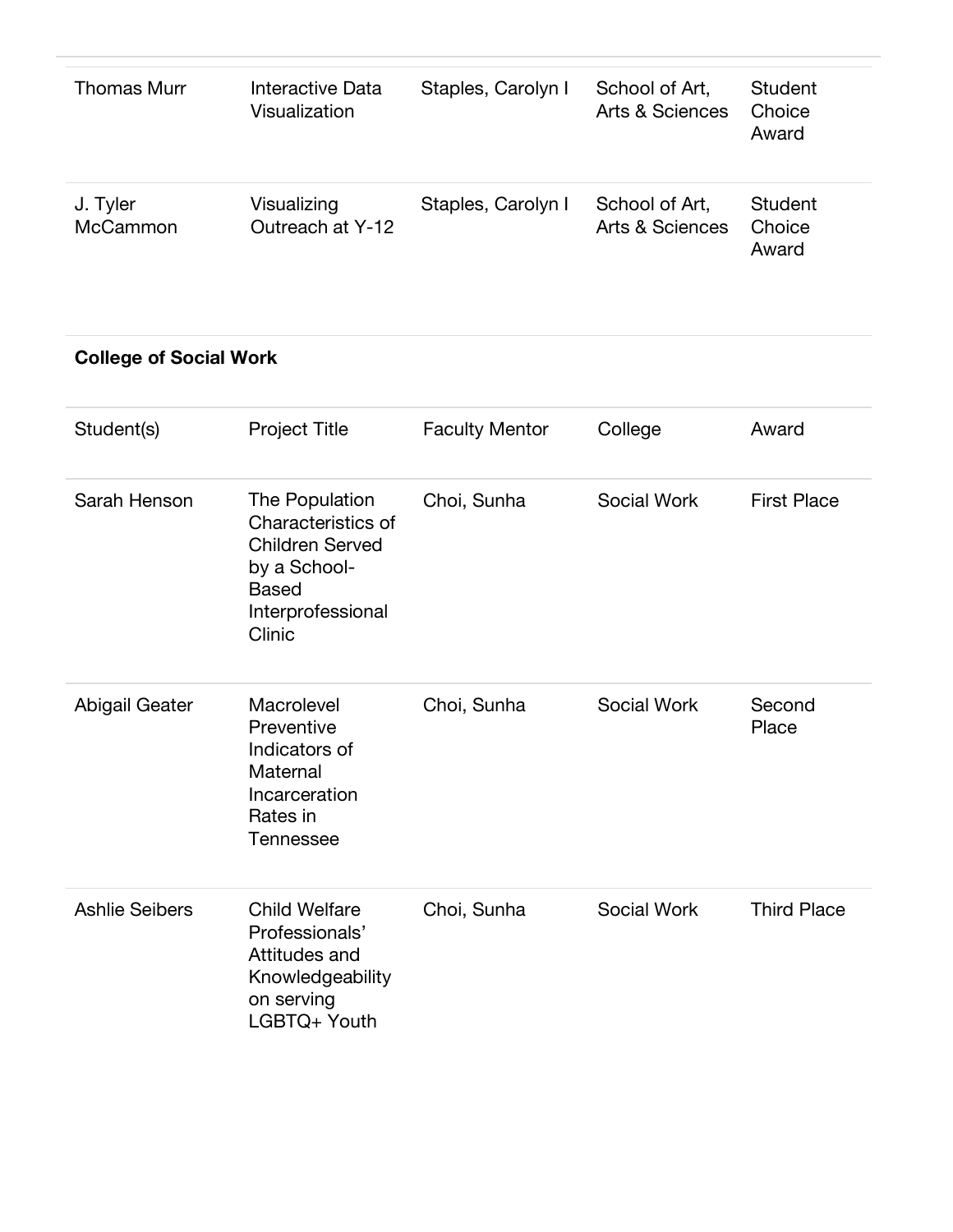# **Tickle College of Engineering**

#### **Engineering Research**

| Student(s)                       | <b>Project Title</b>                                                                                                               | <b>Faculty Mentor</b>     | College                                 | Award                             |
|----------------------------------|------------------------------------------------------------------------------------------------------------------------------------|---------------------------|-----------------------------------------|-----------------------------------|
| Megan Pitz                       | Analyzing<br>memcapacitive<br>capabilities of<br>lipid and polymer<br>bilayers for use in<br>smart materials                       | Sarles, Stephen<br>Andrew | <b>Tickle College</b><br>of Engineering | First Place -<br>Research         |
| <b>Matthew Herald</b>            | X-Means<br>Clustering<br>Implementing the<br>Gap Statistic for<br><b>Multiple Positron</b><br><b>Emission Particle</b><br>Tracking | Ruggles, Arthur E         | <b>Tickle College</b><br>of Engineering | Second<br>$Place -$<br>Research   |
| <b>Daniel Rutstrom</b>           | Optimizing<br>Europium<br>Concentration in<br>Cs4Srl6 and<br>Cs4Cal6<br><b>Scintillators</b>                                       | Zhuravleva,<br>Mariya     | <b>Tickle College</b><br>of Engineering | Third Place -<br>Research         |
| Jessica Ossyra,<br>Aaron Crigger | Fabrication of<br>dense UO3<br>pellets for neutron<br>detection<br>applications                                                    | Meek, Thomas T            | <b>Tickle College</b><br>of Engineering | Honorable<br>Mention-<br>Research |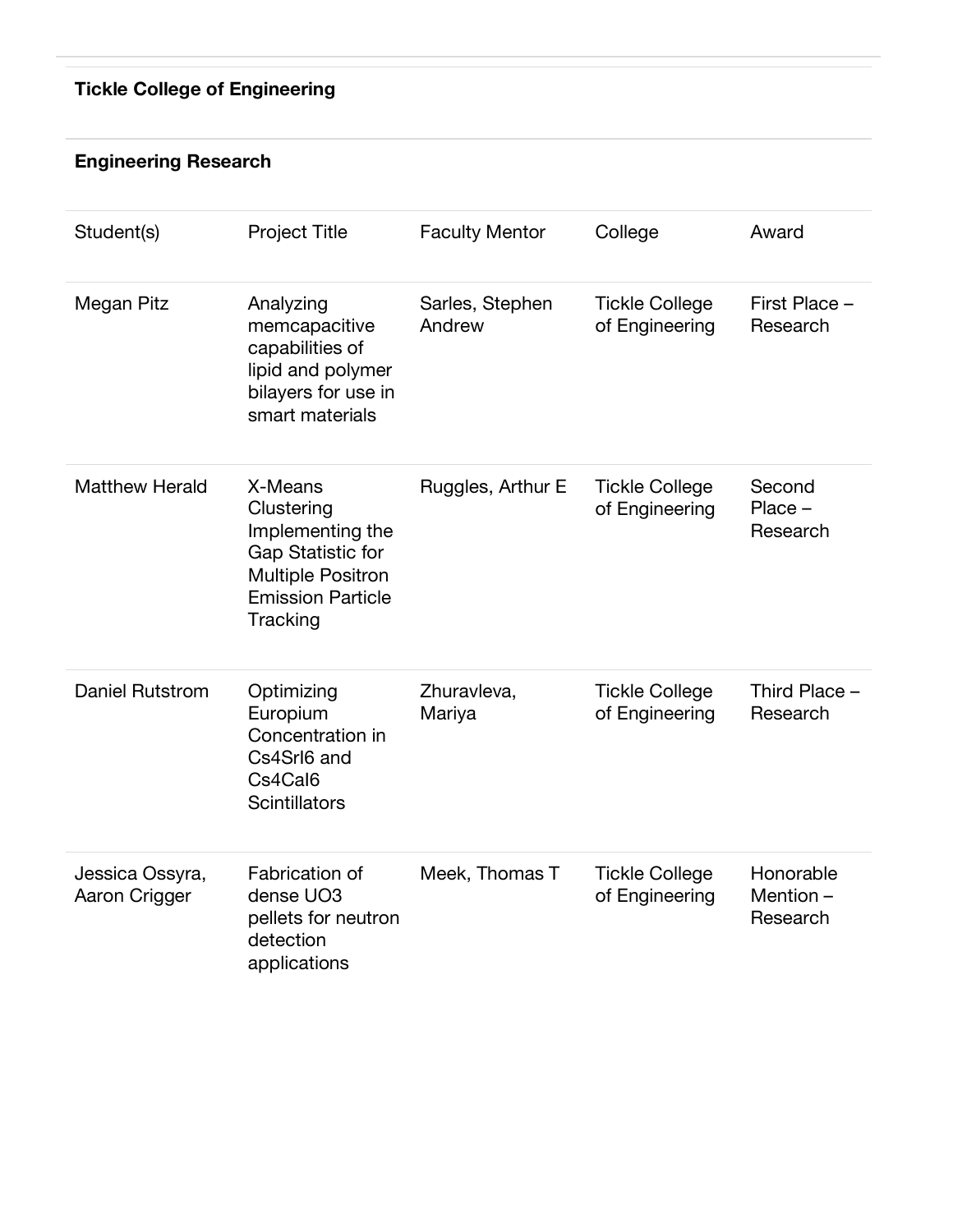| <b>Bahar Meshkat</b> | <b>Robust and Cost</b><br><b>Efficient Method</b><br>for Fabrication of<br>Tungsten Tips for<br>Scanning<br>Tunneling<br>Microscopy | Khomami, Bamin           | <b>Tickle College</b><br>of Engineering | Honorable<br>Mention-<br>Research    |
|----------------------|-------------------------------------------------------------------------------------------------------------------------------------|--------------------------|-----------------------------------------|--------------------------------------|
| Katelyn Bolinsky     | Device<br>Characterization<br>of Gallium Nitride<br>Solar Inverters                                                                 | Costinett, Daniel<br>Jes | <b>Tickle College</b><br>of Engineering | Honorable<br>Mention $-$<br>Research |
| Leah Stephens        | The Effects of<br>Pressure on<br>Chemical<br>Interactions with<br><b>Shale Rock</b><br>During Hydraulic<br>Fracturing               | Palomino, Angel          | <b>Tickle College</b><br>of Engineering | Honorable<br>Mention-<br>Research    |

# **Engineering Design**

| Student(s)                                                                             | <b>Project Title</b>                                                    | <b>Faculty Mentor</b> | College                                 | Award                         |
|----------------------------------------------------------------------------------------|-------------------------------------------------------------------------|-----------------------|-----------------------------------------|-------------------------------|
| Matthew<br>Dischner,<br><b>Christopher Keller</b>                                      | Mobile Device for<br>Height<br>Measurement of<br><b>Research Cotton</b> | Wilkerson, John B     | <b>Tickle College</b><br>of Engineering | First Place -<br>Design       |
| Brandon Rowell,<br>Christopher<br>Walker, John<br>Carothers,<br><b>Michael Roulier</b> | Exploring Au-Ni<br>Alloys for<br>Magnetic-<br>Plasmonic<br>Applications | Rack, Philip D        | <b>Tickle College</b><br>of Engineering | Second<br>$Place -$<br>Design |